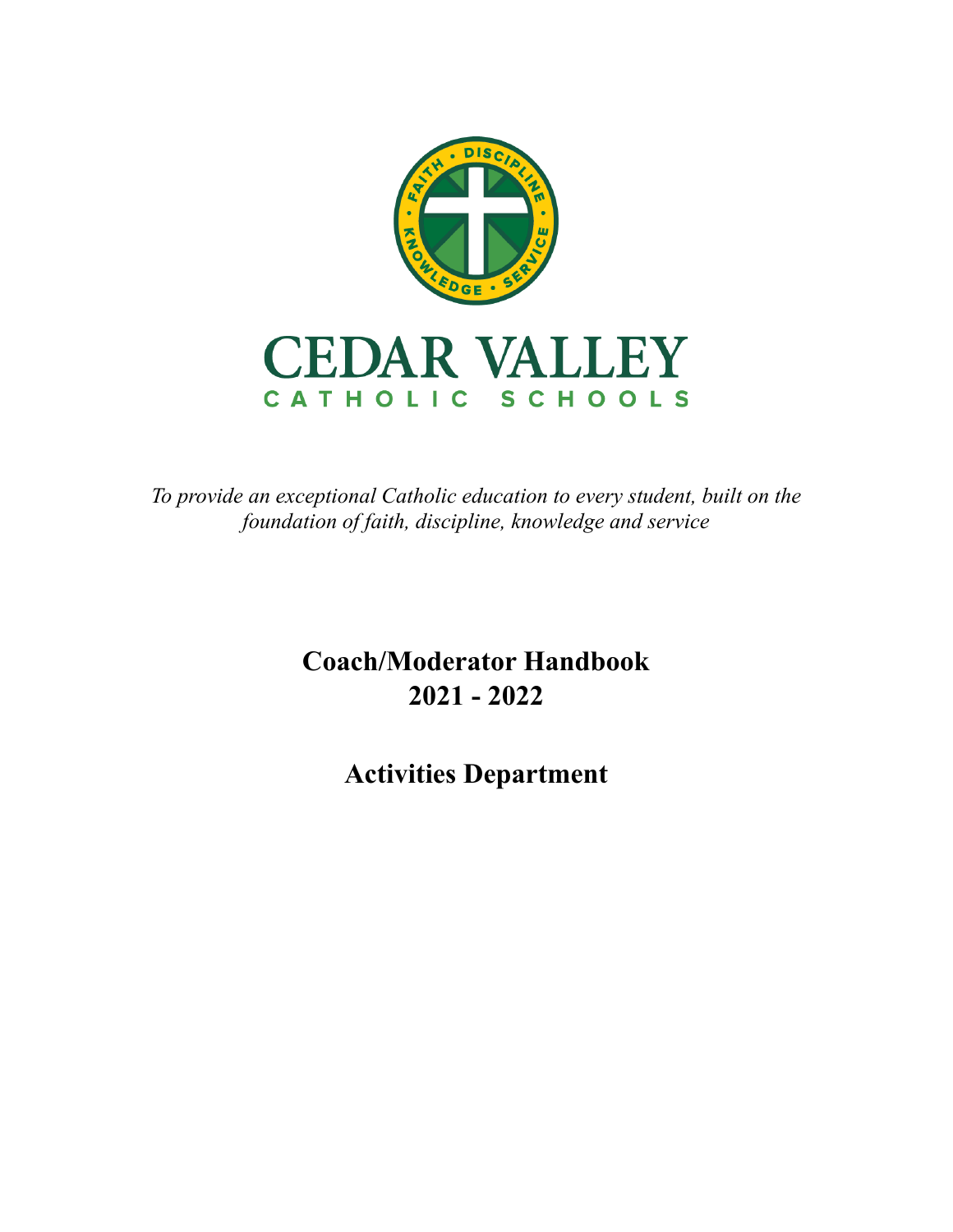# **Table of Contents Coach/Moderator Handbook 2021-2022**

| I.   |                | Philosophy                                                            |
|------|----------------|-----------------------------------------------------------------------|
|      |                | A. Cedar Valley Catholic Schools Mission                              |
|      |                | B. Cedar Valley Catholic Schools Vision                               |
|      |                | C. Activities Department Mission Statement                            |
| II.  |                |                                                                       |
|      |                | A. CVCS Contact Information                                           |
|      |                | B. Columbus Catholic High School (CHS) Activities Contact Information |
| Ш.   |                | Page 4                                                                |
|      |                | A. Middle School                                                      |
|      |                | B. High School                                                        |
| IV.  |                |                                                                       |
| V.   |                |                                                                       |
|      |                | A. Chain-of-Command                                                   |
|      |                | B. Communication                                                      |
|      |                | C. Documents                                                          |
|      |                | D. Equipment                                                          |
|      |                | E. Finances                                                           |
|      | $\mathbf{F}$   | Meetings                                                              |
|      |                | G. Personnel                                                          |
|      |                | H. Rules and Policy Enforcement                                       |
|      | L              | Scheduling                                                            |
|      | J.             | Specific Tasks                                                        |
|      |                | K. Supervision                                                        |
|      |                | L. Teams and Sports                                                   |
|      |                | M. Game Etiquette                                                     |
|      |                | N. Evaluations                                                        |
| VI.  |                |                                                                       |
|      | А.             | Chain-of-Command                                                      |
|      | В.             | Communication                                                         |
|      | $\mathbf{C}$ . | Documents                                                             |
|      | D.             | Equipment                                                             |
|      | Е.             | Finances                                                              |
|      | F.             | Meetings                                                              |
|      | G.             | Personnel                                                             |
|      | Н.             | Rules and Policy Enforcement                                          |
|      | I.             | Scheduling                                                            |
|      | J.             | Specific Tasks                                                        |
|      | K.             | Supervision                                                           |
|      | L.             | Teams and Sports                                                      |
|      | М.             | Evaluations                                                           |
| VII. |                |                                                                       |
|      | А.             | Coach/Moderator Checklist                                             |
|      | <b>B.</b>      | New Volunteer Coach/Moderator Forms Checklist                         |
|      | C.             | Compensation                                                          |
|      | D.             | New Coach/Moderator Search                                            |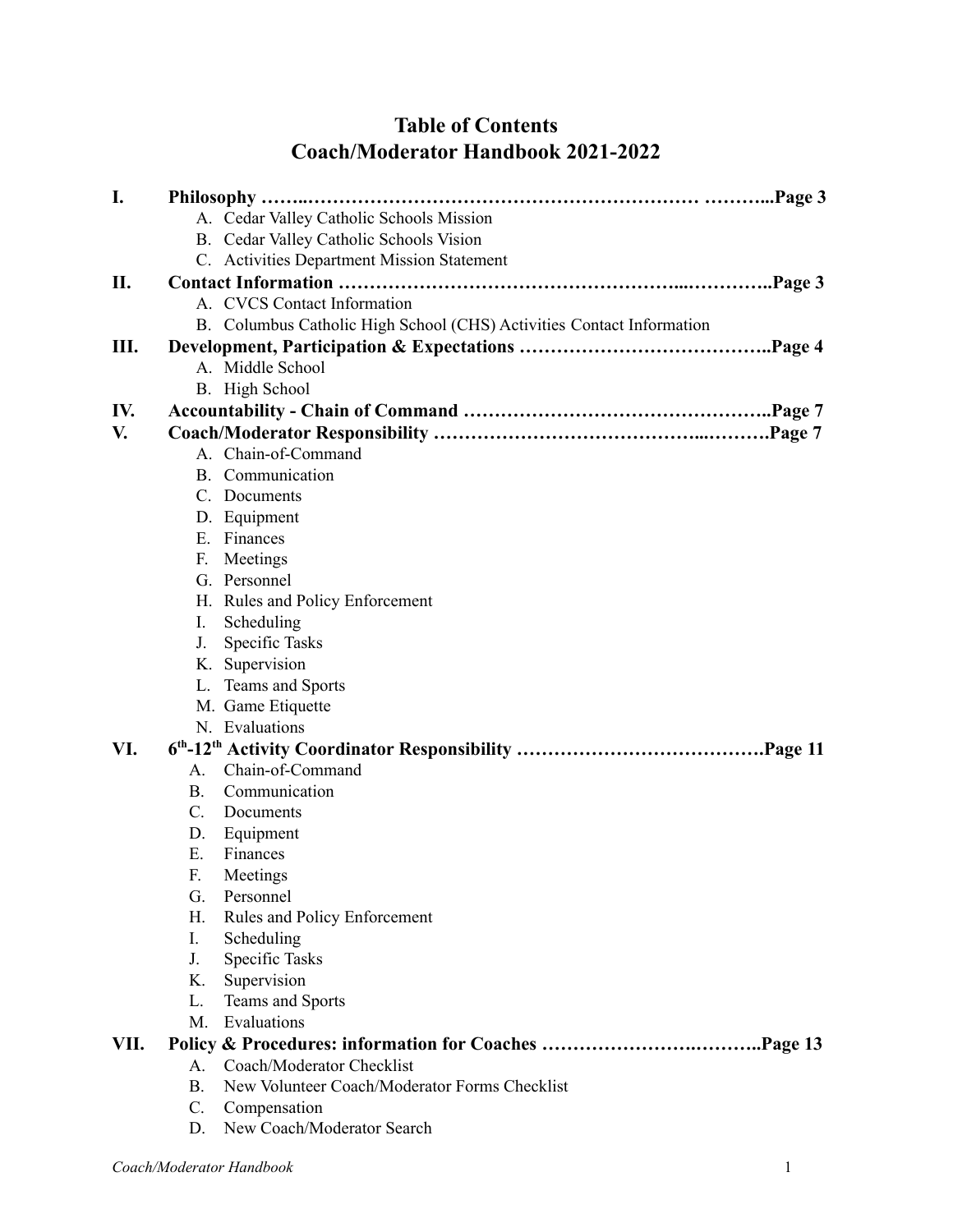- E. Practice & Games Schedules
- F. Transportation
- G. Inclement Weather
- H. Purchases Orders
- I. Open Gym
- J. Fundraisers
- K. Building Keys
- L. Reporting to Media & State
- M. Publication Approvals
- N. Game Day Dress Code
- O. Academic Achievement Awards
- P. Columbus Athletic Department Award
- Q. Player/Parent Concern Chain-of-Command
- R. Multi-sport and Dual Sport Athletes
- S. State Tournament Shirts and Apparel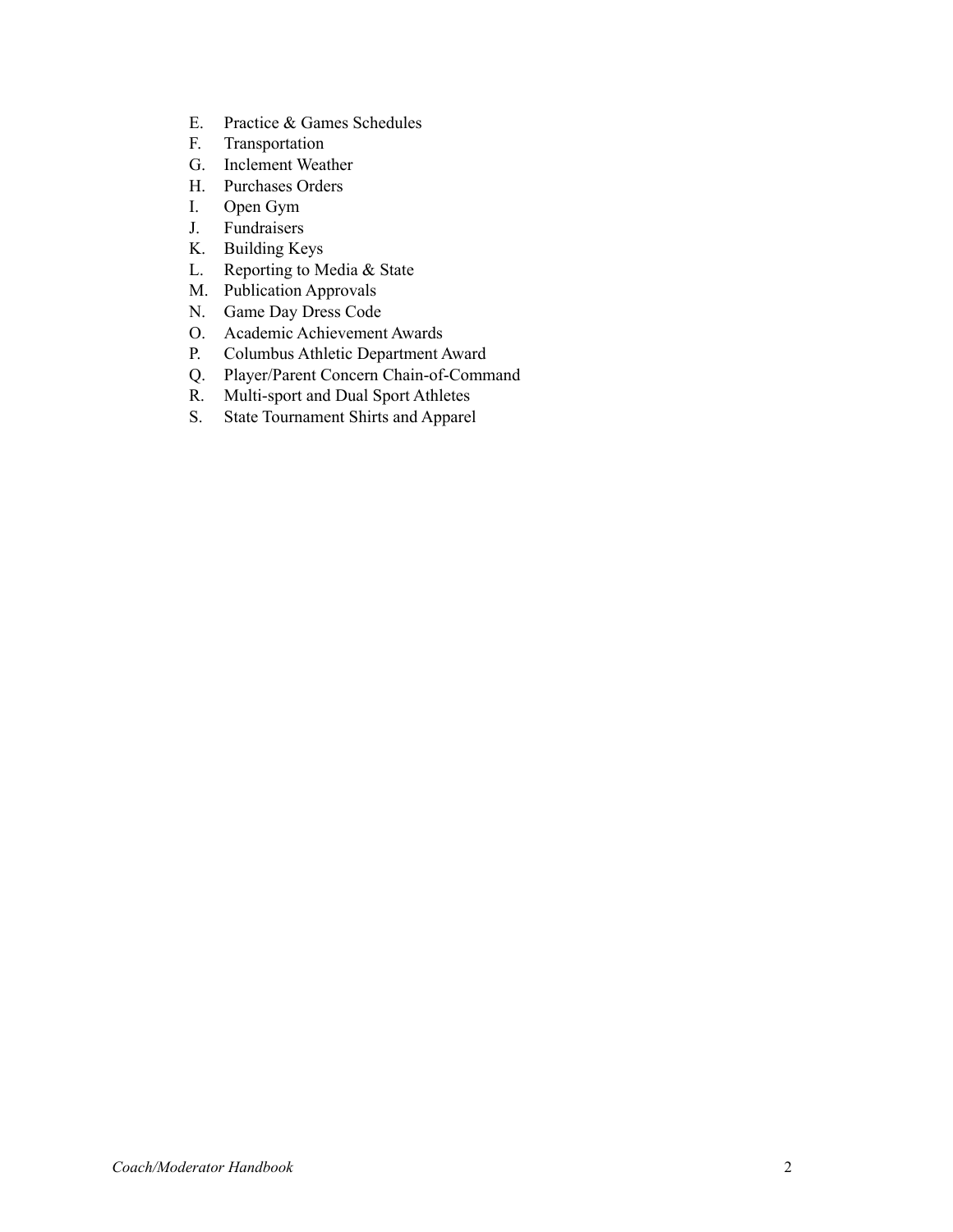# **I. Philosophies**

### **A. Cedar Valley Catholic Schools Mission Statement**

Cedar Valley Catholic Schools (CVCS) Mission: To provide an exceptional Catholic education for every student, built on a foundation of faith, discipline, knowledge and service.

#### **B. CVCS Vision**

Cedar Valley Catholic Schools will be the first choice of families who believe God, community, leadership and service are the foundation of a learning environment.

### **C. CVCS Activities Department Mission Statement**

Empowering students to achieve success as selfless competitors in the present and in the future.

# **II. CVCS Contact Information**

### **A. CVCS**

*Tom Novotney Chief Administrator, CVCS 6 - 12 Principal Interim Athletic Director* tnovotney@cvcatholic.org 319-232-1422, Ext. 6103

*Tanya Cutsforth Operations & Human Resource Manager, CVCS* tcutsforth@cvcatholic.org 319-232-1422, Ext. 6107

*Josh VanBesien Business Manager, CVCS* jbesien@cvcatholic.org 319-232-1422, Ext. 6108

*CVCS Main website —* www.cvcatholic.org

#### **B. Columbus Catholic High School (CHS) Activities Contact Information**

| Activity             | Coach          | Email Contact               |
|----------------------|----------------|-----------------------------|
| Baseball             | Mark Gallagher | ccbaseballcoach@gmail.com   |
| Basketball, Boys     | Dru Robinson   | $drurob24$ @gmail.com       |
| Basketball, Girls    | Cory O'Brien   | cobrien@cvcatholic.org      |
| Bowling              | Kevin Walker   | bowlingfamily2210@gmail.com |
| Cheerleading         | Katie Friedly  | kfriedly@cvcatholic.org     |
| <b>Cross Country</b> | Ron Roberson   | ccrunner@mediacombb.net     |
| Dance Team           | Beth Sullivan  | unidtbeth@gmail.com         |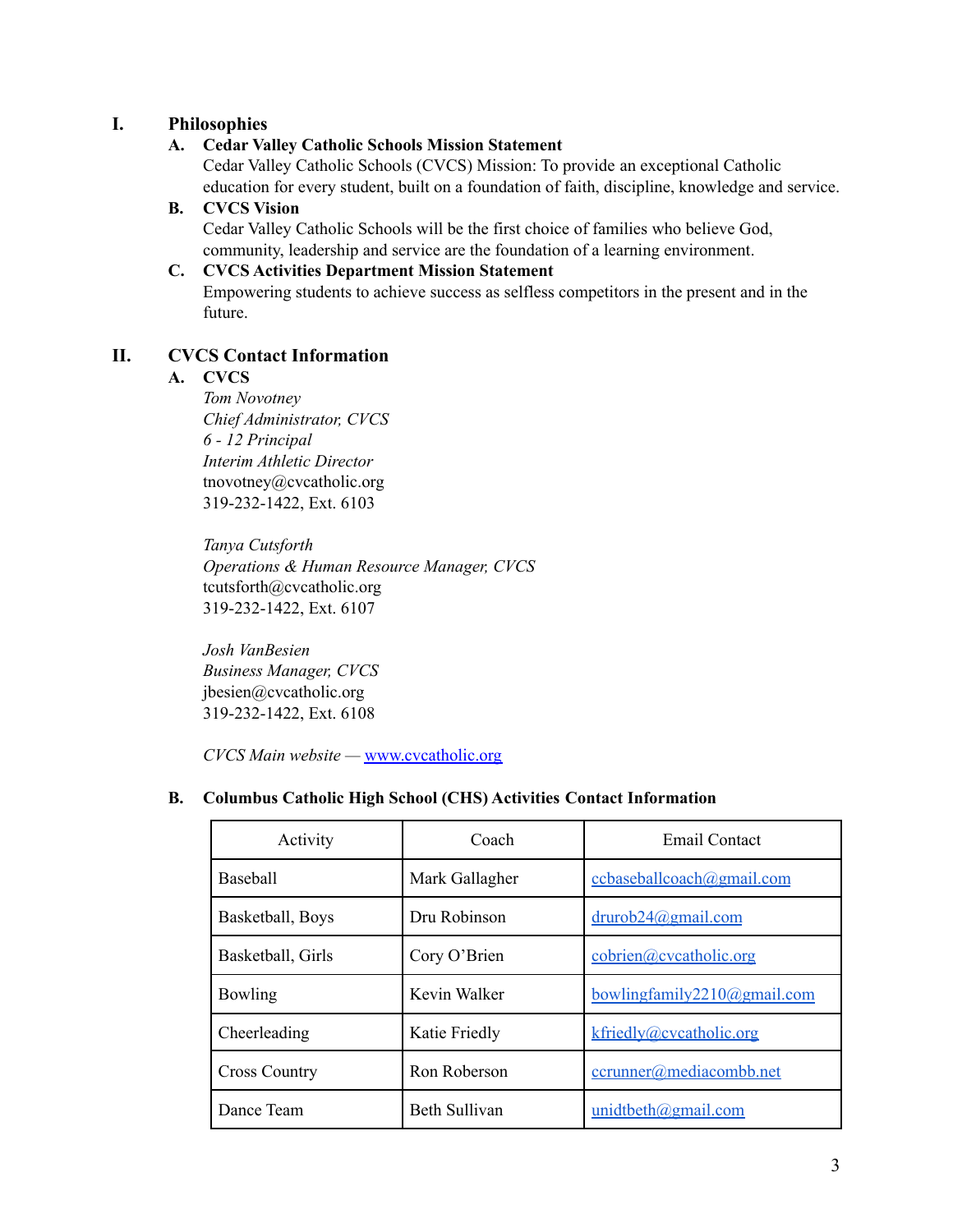| Football         | <b>Brad Schmit</b>        | schmitbrad@gmail.com                                 |
|------------------|---------------------------|------------------------------------------------------|
| Golf, Boys       | <b>Brandon Schiltz</b>    | coachbschiltz@gmail.com                              |
| Golf, Girls      | Adam Hoefer               | ahoefer@cvcatholic.org                               |
| Soccer, Boys     | William Malletta          | william.maletta@gmail.com                            |
| Soccer, Girls    | Julie Girsch              | chsgirlssoccer@cvcatholic.org                        |
| Softball         | Chris Olmstead            | olmsteadfamily@live.com                              |
| Tennis, Boys     |                           |                                                      |
| Tennis, Girls    | Dave Will                 | dwill@cvcatholic.org                                 |
| Track            |                           |                                                      |
| Volleyball       | <b>Shelby Schnurstein</b> | shelbyschnurstein@gmail.com                          |
| Wrestling        | Denny Boleyn              | boleyndenny@gmail.com                                |
| Speech & Theatre | Kyle Weber                | columnbusmusical@gmail.com;<br>kweber@cvcatholic.org |

*CHS Athletics website:* https://www.cvcatholic.org/chs-athletics

*North Iowa Cedar League website:* http://www.northiowacedarleague.org/

*Portal:* https://sites.google.com/cvcatholic.org/coachesportal/home

#### **III. Development, Participation & Expectations**

### **A. Middle School (Grades 6 - 8)**

### *Development*

- Faith and leadership development are integrated into all programs.
- Development of the "whole child" will be included (service, faith, academics, etc.).
- Programs focus on creating a teaching and learning environment for young adolescents.
- Athletic and co-curricular programs emphasize skill development, teamwork, and competition.

#### *Participation*

- Reasonable playing time for all athletes will be given; playing time will foster the development of all participants.
- Reasonable participation for all involved in the activity will be given.
- Programs are inclusive and do not promote specialization.
- There will be no penalties for students missing practice due to direct participation in other school activities.
- When possible, teams will play additional games/quarters in order to provide participation opportunities.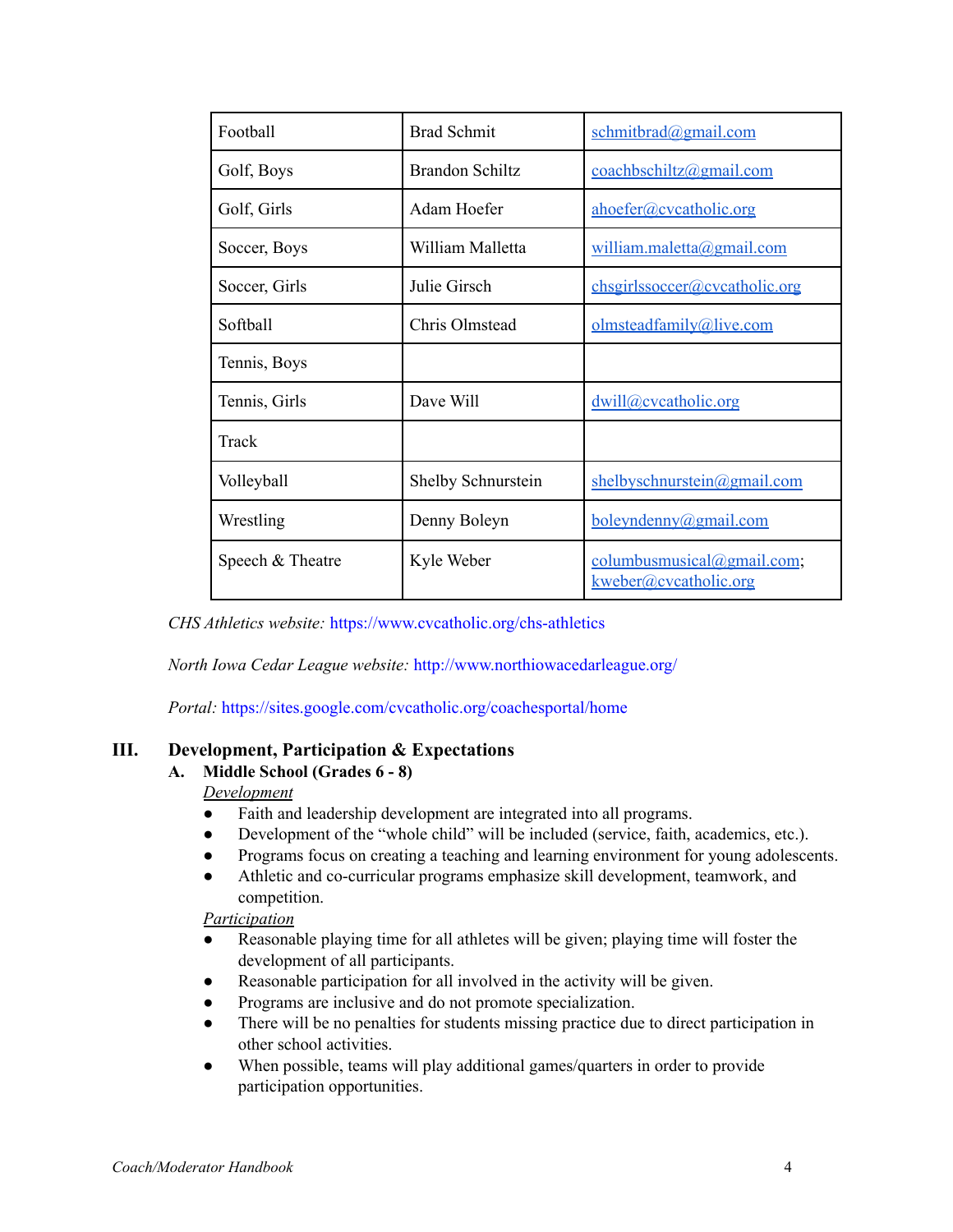● If a student needs to miss practices or competitions for other non-school activities, the student needs to proactively communicate the situation with the coach. Playing time may be affected because of the student's loss of practice time with his/her teammates.

#### *Student Expectations*

- Follow the CVCS Code of Conduct (per Parent/Guardian/Student Handbook) at all times.
- Exhibit sportsmanship at all times.
- Complete academic requirements to remain in good academic standing.
- Remain committed to the team throughout the season.
- Attend practices, performances and contests.
- Use appropriate lines of communication.

#### *Coaching Expectations*

- Clearly communicate expectations to parents/guardians and students.
- Willingness to maintain Catholic Identity and philosophy of all CVCS programs.
- Collaboration with all other coaches.
- Exhibit sportsmanship at all times.
- Use appropriate lines of communication.

#### *Parent/Spectator Expectations*

- Exhibit sportsmanship at all times.
- Use appropriate lines of communication.

#### *Notes*

"Coach" can be defined as a teacher/coach/mentor/coordinator/sponsor, etc. Appropriate lines of communication will be defined in the Parent/Guardian/Student Handbook.

#### *Leadership Training*

Students and coaches will utilize skills and resources provided as part of CVCS's commitment to the Leader in Me program.

**Note:** Sports and Activities will foster the Mission of Cedar Valley Catholic School.

# **B. High School (Grades 9 – 12)**

#### *Development*

- Faith and leadership development are integrated into all programs.
- Development of the "whole child" will be included (service, faith, academics, etc.).
- Programs and scheduling should maximize student development and maximize student participation when possible.
- Development should focus on improving the team first, and then individual players.
- Non-varsity programs will seek to maximize participation levels and student development when possible. Varsity programs will utilize the talents of the available participants to create the strongest possible team.

#### *Participation*

Programs are inclusive and do not promote specialization.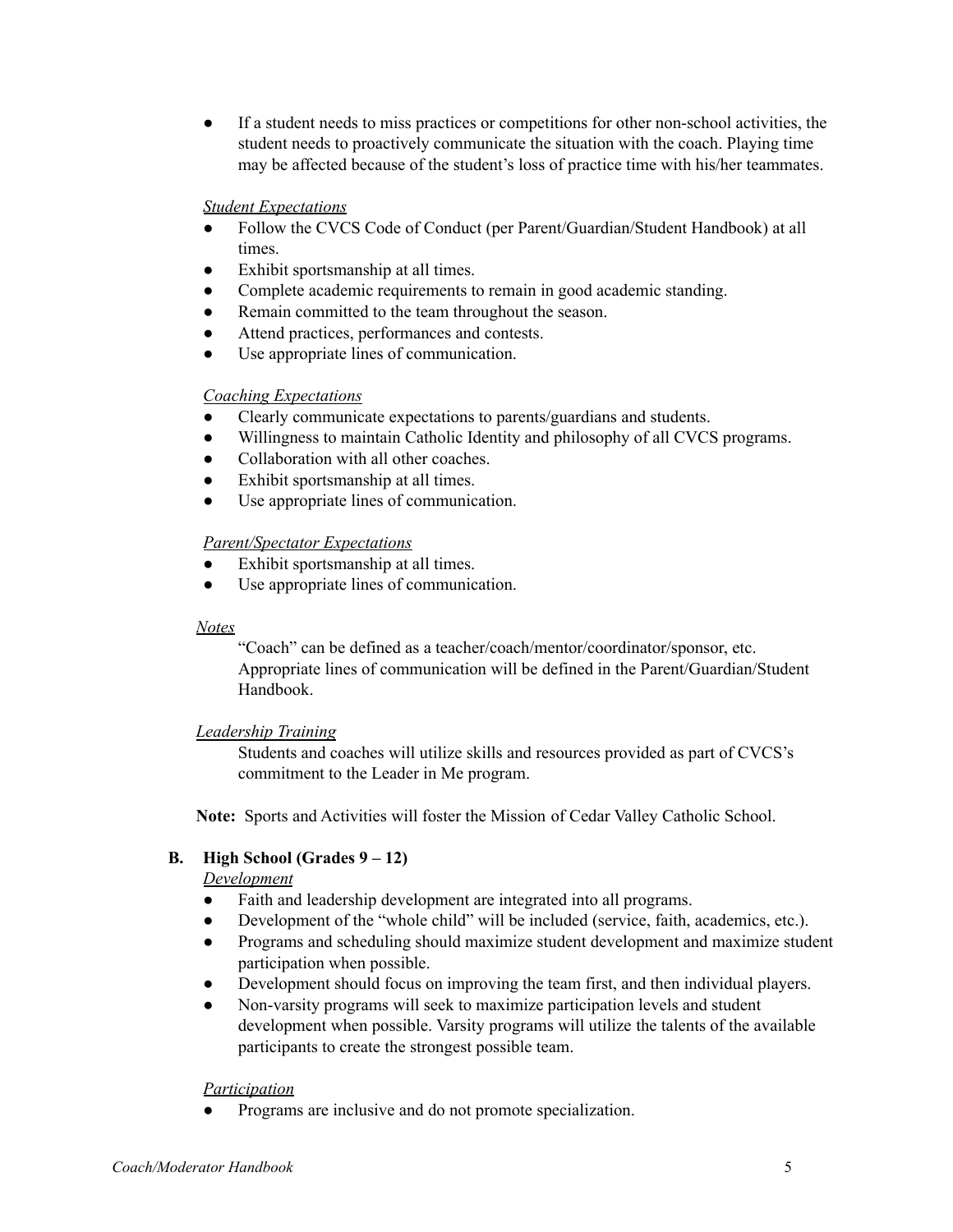- There will be no penalties for students missing practice due to direct participation in other school activities. In season activities will be priorities over out of season activities.
- Non-varsity programs will seek to maximize participation levels when possible. Varsity programs will utilize the talents of the available participants to create the strongest possible team.

### *Student Expectations*

- Follow the CVCS Code of Conduct (per Parent/Guardian/Student Handbook) at all times.
- Exhibit sportsmanship at all times.
- Understand that academics are a priority for the Student-Athlete.
- Commit to a team and stay committed.
- Attend practices, performances and contests.
- Use appropriate lines of communication.
- Students demonstrate care for God's creation and resources as Columbus/BMAP teams will leave a practice or competition facility in better condition than when they arrived.

### *Coaching Expectations*

- Clearly communicate expectations to parents/guardians and students.
- Willingness to maintain Catholic Identity and philosophy of all CVCS programs.
- Collaboration with all other coaches.
- Exhibit sportsmanship at all times.
- Use appropriate lines of communication.
- Work proactively with the Athletic Coordinator to provide for the needs of the team and school.
- Models and help students demonstrate care for God's creation and resources as Columbus/BMAP teams will leave a practice or competition facility in better condition than when they arrived.

# *Parent/Spectator Expectations*

- Exhibit sportsmanship at all times.
- Use appropriate lines of communication: utilize 'chain of command' communication system when there are conflicts/questions.
- Actively support the team, program and school through volunteer efforts.
- Parents/Spectators demonstrate care for God's creation and resources as Columbus/BMAP parents/fans will leave a practice or competition facility in better condition than when they arrived.

# *Well-Rounded Students and Physical Fitness*

Athletes should be encouraged to participate in a variety of co-curricular activities. With this in mind, coaches, parents and school personnel need to provide special attention to those athletes who participate in multiple activities throughout the school year. The health and safety of these students needs to be monitored. Through our Strength and Conditioning Room, physical training will be required of all high school sports. This will entail a Strength and Conditioning program that can be sport-specific or a general athletic workout routine. Each head coach will work with our Strength and Conditioning Coach to create the most effective programs for the benefit of our students.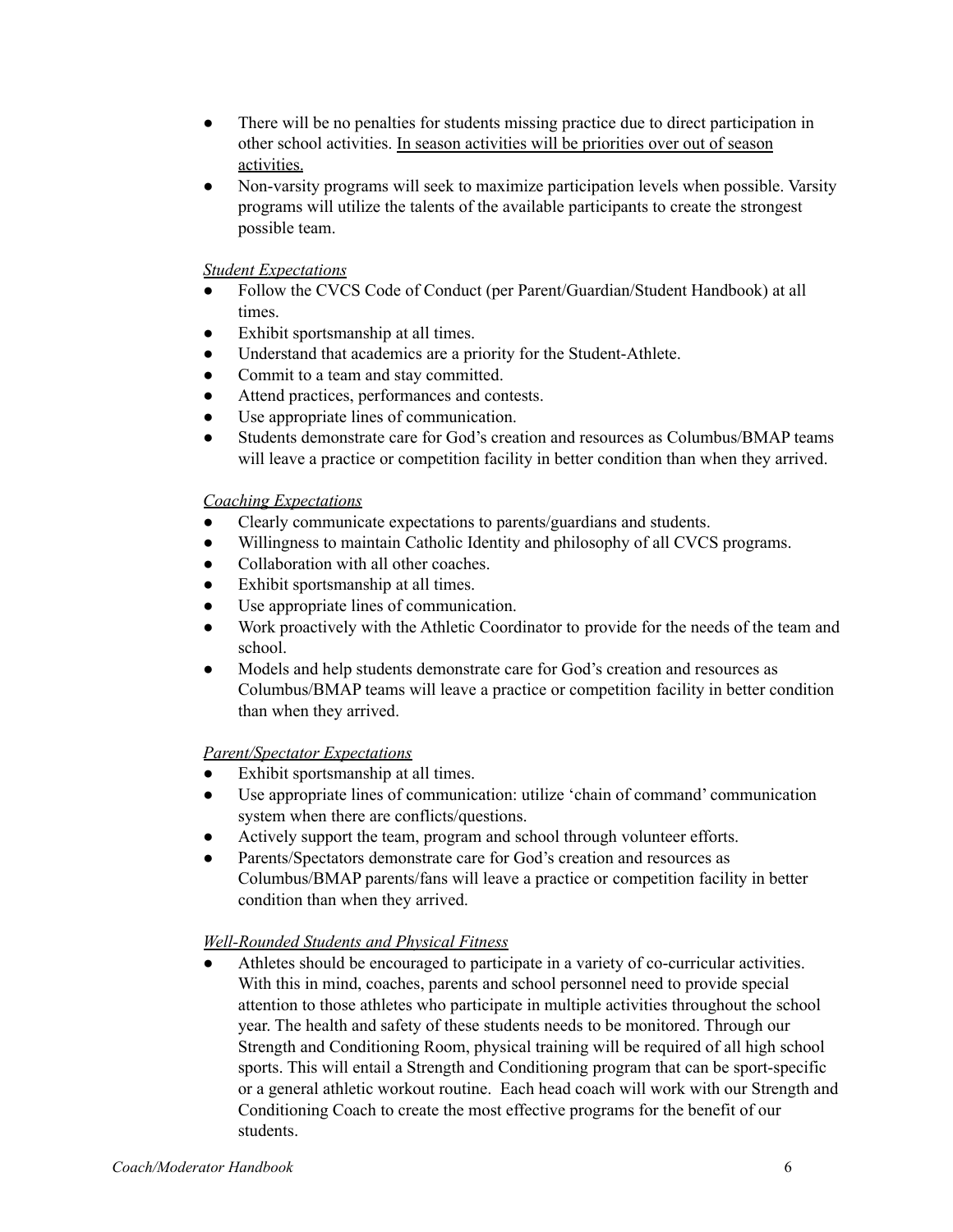• Steps will also be taken to offer foundational strength and conditioning training sessions to our middle school students.

# *Leadership Growth*

- Leadership growth will be a focus for all programs. This may be in conjunction with team leadership opportunities and school leadership opportunities and initiatives. The Activities programs will utilize and build on School leadership initiatives and opportunities.
- Coaches will actively promote leadership and service opportunities that are part of their program.
- Students and coaches will utilize skills and resources provided as part of CVCS's commitment to the Leader in Me program.

**Note:** Sports and Activities will foster the Mission of Cedar Valley Catholic School.

# **IV. Accountability - Chain-of-Command**

The team and its objectives will be placed higher than individual coach, athlete, or parent desires.

All CVCS athletic programs will be guided by:

- 1. the CVCS Board of Education
- 2. the CVCS Chief Administrator
- 3. the building administration
- 4. the NICL Conference, and
- 5. the head coach's guidelines

Every aspect of our programs will use the collective policies and procedures set forth by these individuals or organizations. In the event that those guidelines conflict, the authority will then lie with these same individuals and organizations in the listed order in regard to priority.

The head coach at the high school level will oversee the program from  $6<sup>th</sup>$  through  $12<sup>th</sup>$  grade. Individual program philosophies, offenses/defenses and drill work will be under the direction of the head high school coach. The Columbus Head Coach will work with the Athletic Coordinator to help hire skilled and motivated middle school school coaches when those sports are offered at the 6th-8th grade level.

# **V. Coach/Moderator Responsibilities**

# **A. Chain-of-Command**

- Reports to the Activity Coordinator.
- Follows the CVCS policy for hiring coaches.
- Presents the proper pre-season checklist and end-of-season report to the Activity Coordinator.
- Publicly supports the decisions of the CVCS Board of Education and all of its administrators.

# **B. Communication**

- All scores, results, statistics and honors need to be reported to the proper media as stated in the "Reporting/Media Procedure."
- Serves as a resource person for the school and CVCS community in the assigned sport.
- Takes charge of the assigned team and/or program to ensure proper communication with the participants and their parents/guardians.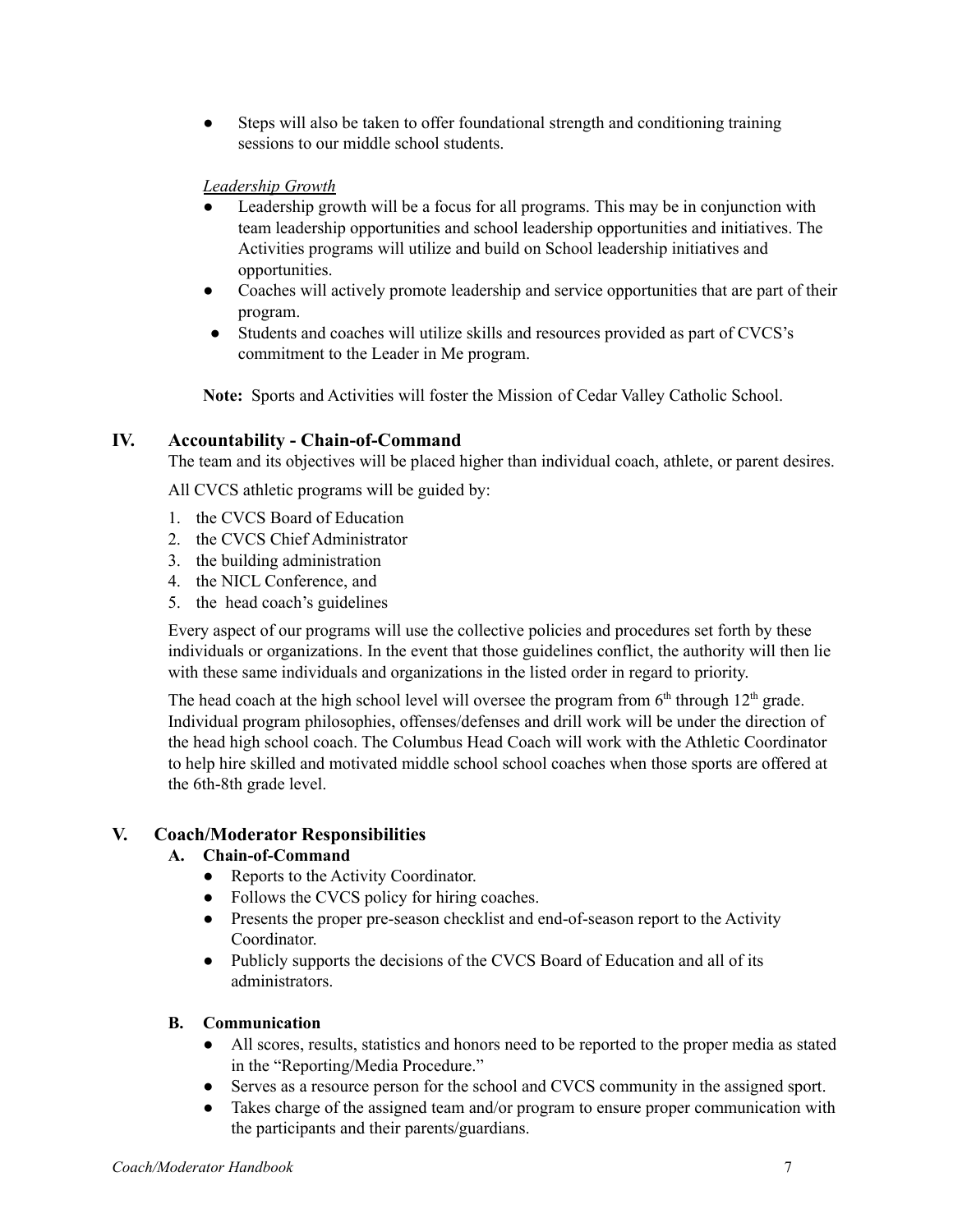- Consults with the Activity Coordinator to ensure proper coordination and communication of events.
- All communication sent home to parents/guardians regarding information about the team or team player must be approved by the Activity Coordinator.
- Utilizes appropriate Social Media and other technology to communicate information and positive news about the program/team.
- Reports all problems promptly to the Activity Coordinator
- Each coach should coordinate transportation requests through the activities department administrative assistant.
- A student is not allowed to ride home with anyone other than a parent or legal guardian without reasonable documentation stating permission from the parents/guardians or guardian. Head coaches may also require students to ride home from events on the bus in order to promote team unity and cohesion.
- Is able to Communicate the following with all stakeholders: how faith and leadership development are integrated into all programs and how the development of the "whole child" is included (service, faith, academics, etc.) in their Activity.
- Communicates with fellow coaches to foster a positive culture and a commitment to excellence for the whole program.

# **C. Documents**

- Maintains written athletic philosophy of the team.
- Maintains accurate attendance.
- Maintains team statistics for the year.
- Provide the athletes and parents/guardians with written expectations for attendance, conduct, participation, and other aspects of the program.

# **D. Equipment**

- Protects and maintains all athletic equipment and facilities that may be used throughout the season (including the property and facilities of opposing schools).
- Turns in statistics/scorebooks at the end of each sport season to the Activity Coordinator.
- Each coach is responsible for the proper care of the individual sports equipment.
- Players are not allowed in the equipment room without the coach's supervision.
- A properly supplied first aid kit is to always be available at all games and practices.
- Each coach is responsible to assign, collect, and store all uniforms to be used. Process to be followed:
	- 1. Coach has 2 weeks to collect uniforms and turn in the inventory sheet to the office.
	- 2. Coach has 2 uniform collection opportunities, one of which can be their banquet.
	- 3. At the end of 2 weeks, parents are sent a bill and told how much they have to pay. Either the uniform is returned or payment is made.
	- 4. The athlete will not receive their next uniform until payment is made or the uniform is returned.
	- 5. If an athlete is a senior, CVCS administration will determine the appropriate steps based on the situation.
- Makes sure all equipment and supplies are properly stored after each practice, games and at the end of each sport season.

# **E. Finances**

• Carefully determines the needs of the program before meeting with the Activity Coordinator before the end-of-the-season meeting.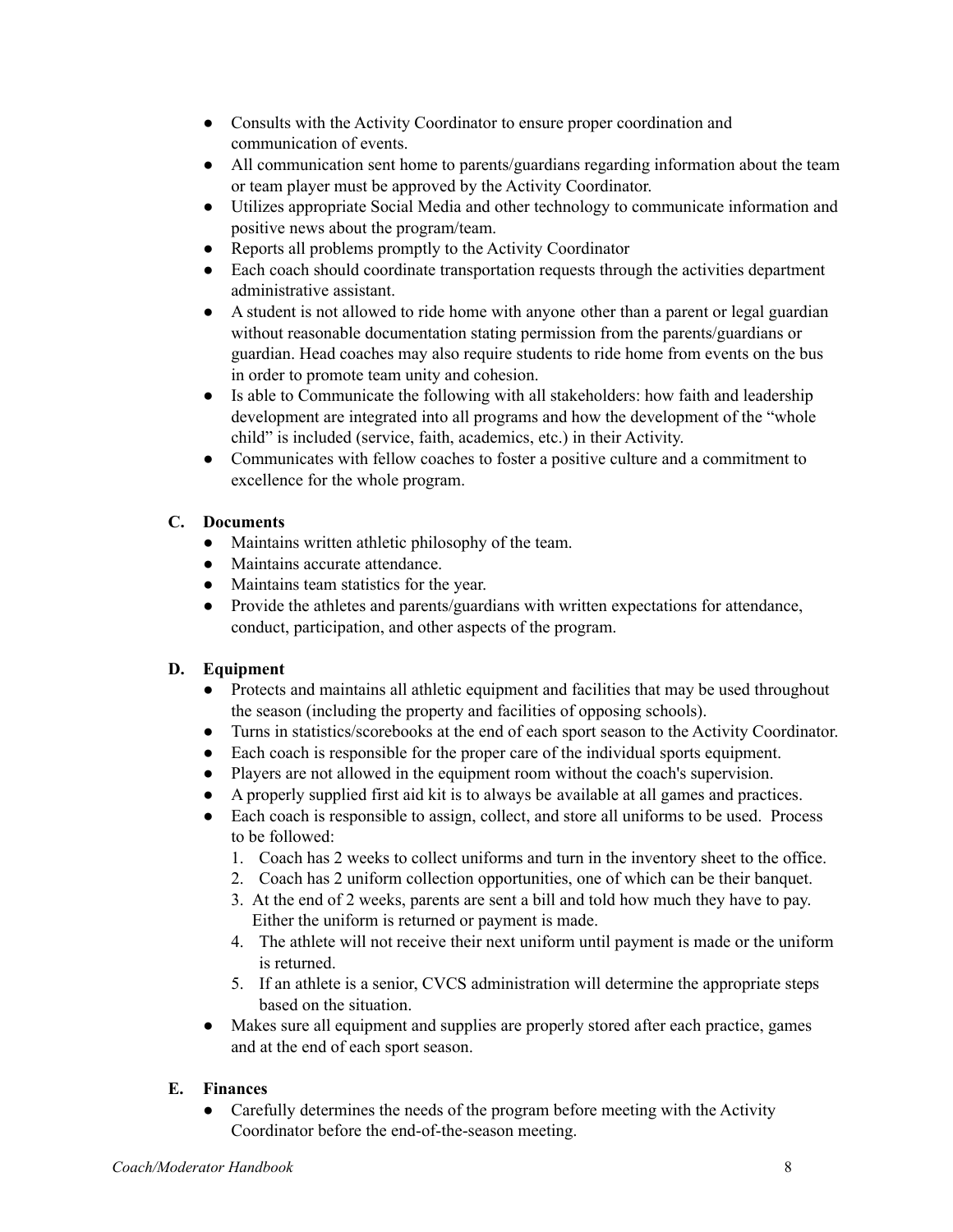- Does not keep revenues received from CVCS sponsored activities in his/her possession or elsewhere. All money is to be turned in immediately to the Activities Office so that it can be deposited per CVCS Financial procedures.
- Follows proper procedures initiated by the CVCS Central Office for all purchasing.

# **F. Meetings**

- Attends coaches meetings as called by the Activity Coordinator.
- Meets with the entire CVCS staff of coaches to review changes in policies and/or procedures and to determine needs for the coming year.
- Holds a parent-guardian/athlete meeting before the start of the season to explain specific expectations.

# **G. Personnel**

- Head coaches will give vital input into the hiring of coaches on their staff.
- Head coaches will evaluate their coaching staff as prescribed by the Activity Coordinator.
- Responsible for communicating information and distributing resources to parents/guardians and athletes.

# **H. Rule and Policy Enforcement**

- All coaches will follow and support the philosophies, policies, and procedures of CVCS school board, respective league, state association, and CVCS activities department. This includes annual required training or certifications.
- Has read the sports rules for the students and enforces them.
- Fills out an accident report form and returns it to the Activity Coordinator.

# **I. Scheduling**

- Attends required meetings to assist in scheduling.
- Forwards practice schedules immediately to the activities department for approval and publication on the NICL conferences calendar, CVCS websites, and other social media outlets.
- Works reasonably and fairly with other teams and programs within the school in scheduling facilities.
- Provides input as needed for the Activities Coordinator in creating event schedules.

# **J. Specific Tasks**

- Presents a team roster to the activities department as soon as possible AFTER practice begins.
- Promotes his or her sport among the students to encourage participation and skill development.
- Develops ALL athletes on the team socially, physically and emotionally.
- Promotes participation in multiple activities (not specialization).
- Demonstrates and promotes that academics and citizenship are high priorities.
- Presents ALL athletes with as much playing time as is reasonably possible based on the needs and level of the team and the game situations.
- Operates the program (practices and games) in a developmentally appropriate way.
- Works with the Athletic Trainer as needed to support the physical needs of injured players and applies appropriate 'return to play' protocols while working with the certified Athletic Trainer.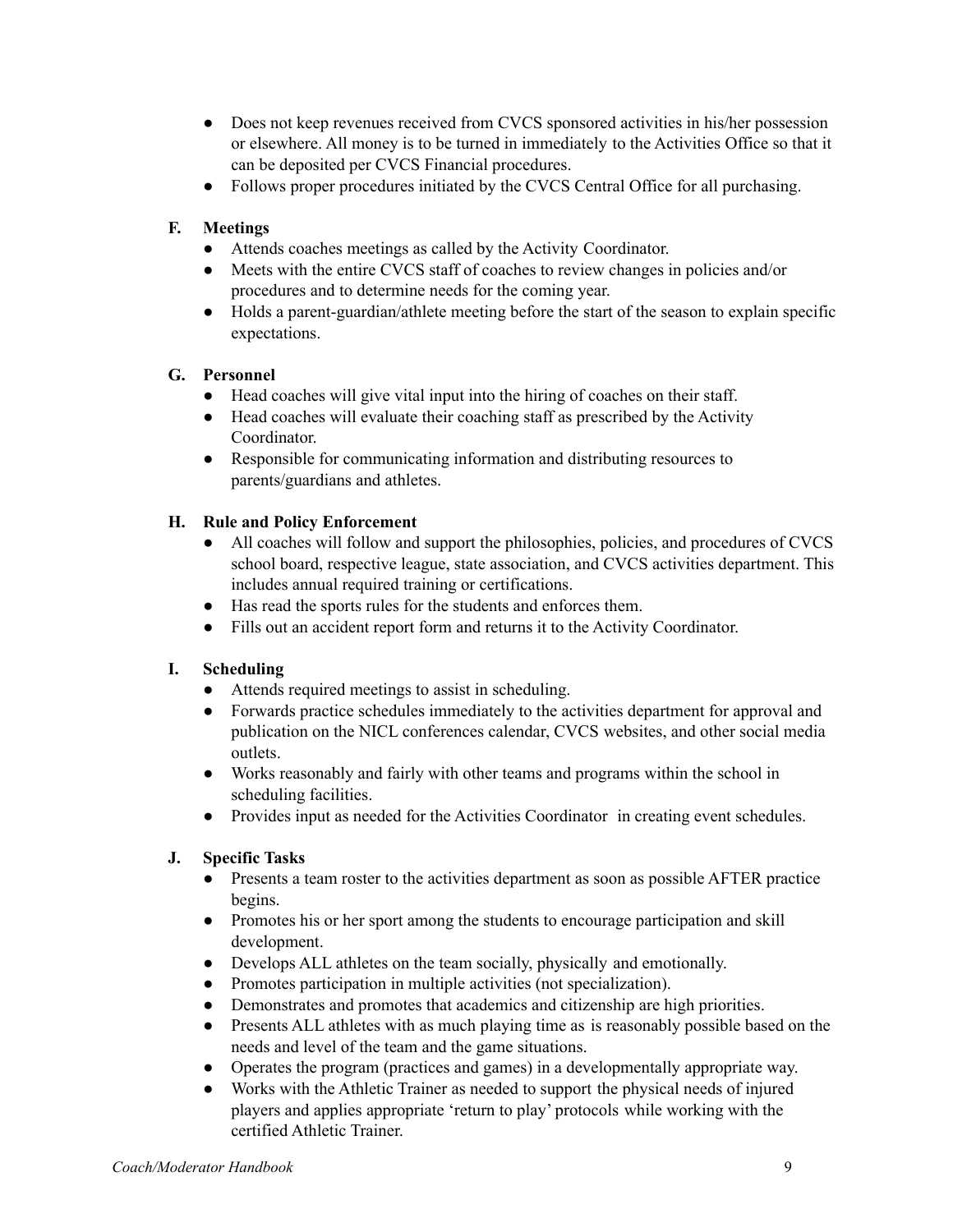- Promote deserving students for local/Metro, Conference, District and State recognition.
- Attend Metro/District/Conference meetings as needed per the requirements of the sport and position coaching.

# **K. Supervision**

- Has complete charge of and control of the team on and off the field or court.
- Accepts directly responsibility for all participants during games and practices (students waiting for rides should wait in the properly designated area).
- Supervises all athletes until they safely and appropriately leave the school premises.
- Provides the athletes a safe environment in which to develop and learn.

# **L. Teams and Sports**

- Coaches will not cut players. The only exception to this is if there is an activity where it is not manageable to have an unlimited number of team members.
- Practice sessions are to begin on time.
- Keeps practices to an age appropriate length and level of intensity.
- No canceling of practice sessions without one day notice to parents/guardians; first having been approved by the Activity Coordinator (exception: inclement weather).
- No early dismissals of practice sessions unless previously arranged with the Activity Coordinator or individual parent.

# **M. Game Etiquette**

- As a representative of the Cedar Valley Catholic School system and all of the values emphasized by the system, they conduct themselves in a proper manner when dealing with athletes, referees, parents/guardians, and fans.
- The coach will treat each player, referee, opposing coach, parent, and administrator with respect and dignity.
- The coach will use the game as an avenue to promote moral values to children, parents/guardians, and fans.
- The coach sets a good example for players and spectators.
- The coach maintains self-control at all times. The desire to win must not overcome rational behavior.
- The coach helps players appreciate the opponent's good performance and encourages opponents who make mistakes.
- The coach expects good sportsmanship from his/her athletes and him/herself.
- The coach removes players using profanity or dangerous play from the game.
- The coach shows respect to his/her opponents; he/she doesn't run up scores or embarrass his/her opponents in any way.
- The coach helps in setting up for a home game. He/she will use players to assist whenever possible in preparing for and picking up after home games.
- The coach models and helps students demonstrate care for God's creation and resources as Columbus/BMAP teams will leave a practice or competition facility in better condition than when they arrived.

# **N. Evaluations**

To become more effective as a coach, one needs to reflect on a past athletic season or seasons. Evaluations, whether done by the coach and/or the Activity Coordinator, can help determine the coach's strengths and weaknesses. This can be a starting point for growth as a coach and as a tool for improvement. The coach and Activity Coordinator should keep this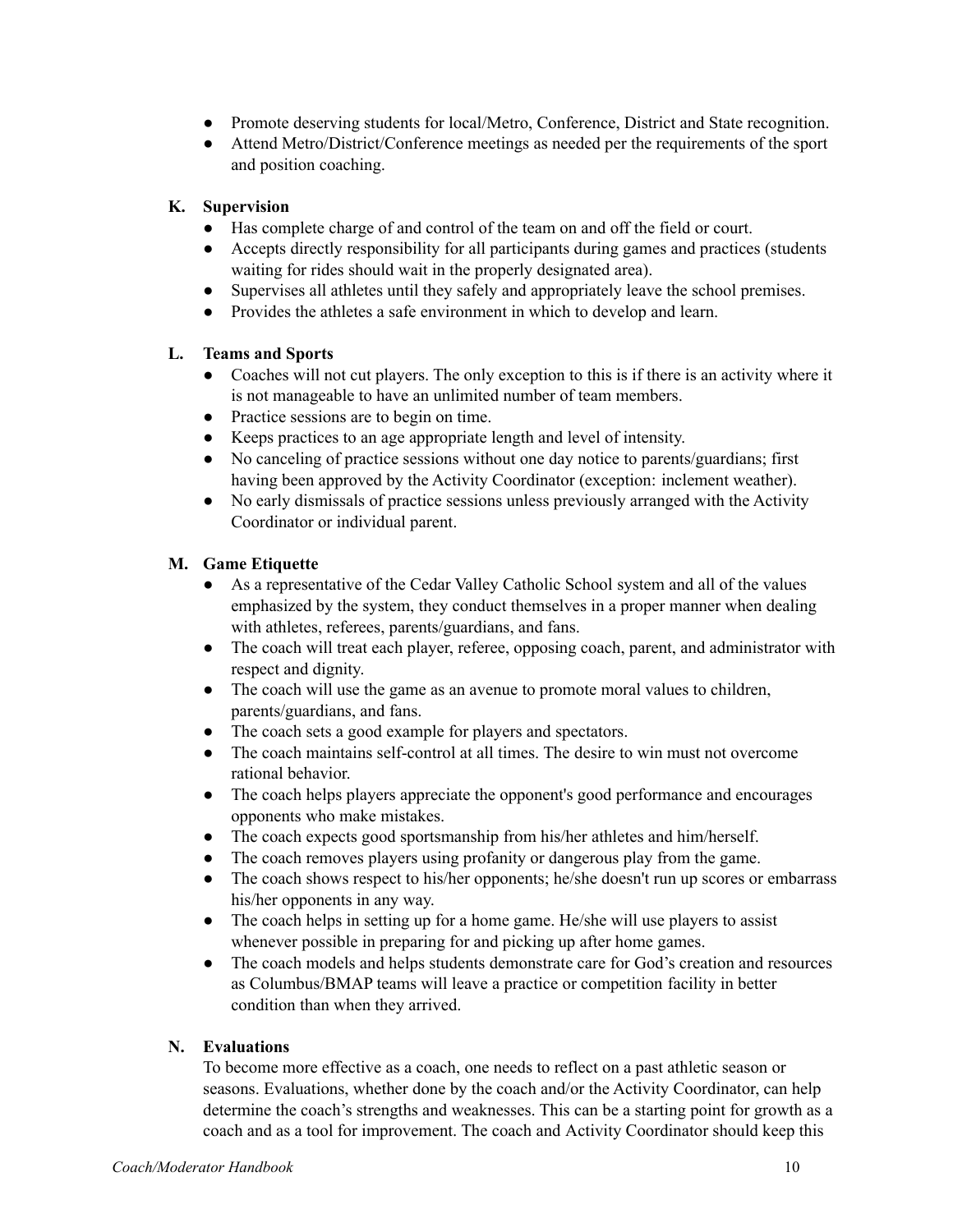evaluation private. However, to maximize the best benefit of this tool, it would be necessary to discuss all evaluations with the Activity Coordinator.

# **VI. Activity Coordinator Responsibilities**

# **A. Chain of Command**

- Meets with the building principals and CVCS Chief Administrator on a regular basis to share successes, progress and needs.
- Advises principal of coach concerns and league matters.
- Addresses questions and/or concerns of coaches and/or parents while adhering to the chain of command.
- The Activity Coordinator may refer parents to the principal as necessary.
- Publicly supports the decisions of the coaching staff.
- Reports to the CVCS Administrative team.
- Reports to the CVCS school board on the athletic program.
- Publicly supports the decisions of the CVCS Board of Education and all of its administrators.

# **B. Communication**

- Maintains communication with parents/guardians, student athletes, faculty, opposing school administrations and officials.
- Serves as a resource person for the school in athletic matters.
- Serves as a resource person for the school and CVCS community in athletic matters.
- Promotes the activities of our CVCS students to the CVCS family and greater Cedar Valley community.
- Communicates with Parents and athletes during annual seasonal meetings.
- Liaison with the Booster Club and advocates for school programs in regards to Athletic/Activity successes and needs.

# **C. Documents**

- Maintains written athletic philosophy of the school.
- Maintains a coach's handbook.
- Tracks fundraising and expenditures for Activity programs

# **D. Equipment**

- Maintains an inventory (received from all head coaches) of all athletic equipment and provides for its storage during the off season.
- Works with the head coach to purchase athletic equipment, uniforms and jerseys as needed for each school sport.
- Collects statistics/scorebooks at the end of each sport season.
- Provides the appropriate materials/equipment necessary in maintaining courts and fields.
- Assesses the condition and safety of all athletic equipment and facilities that may be used to store athletic equipment.
- Coordinates purchasing contracts that take advantage of the schools system's sharing of resources.

# **E. Finances**

● Oversees the building principal in overseeing school and booster club athletic budget, purchases, and incoming revenues.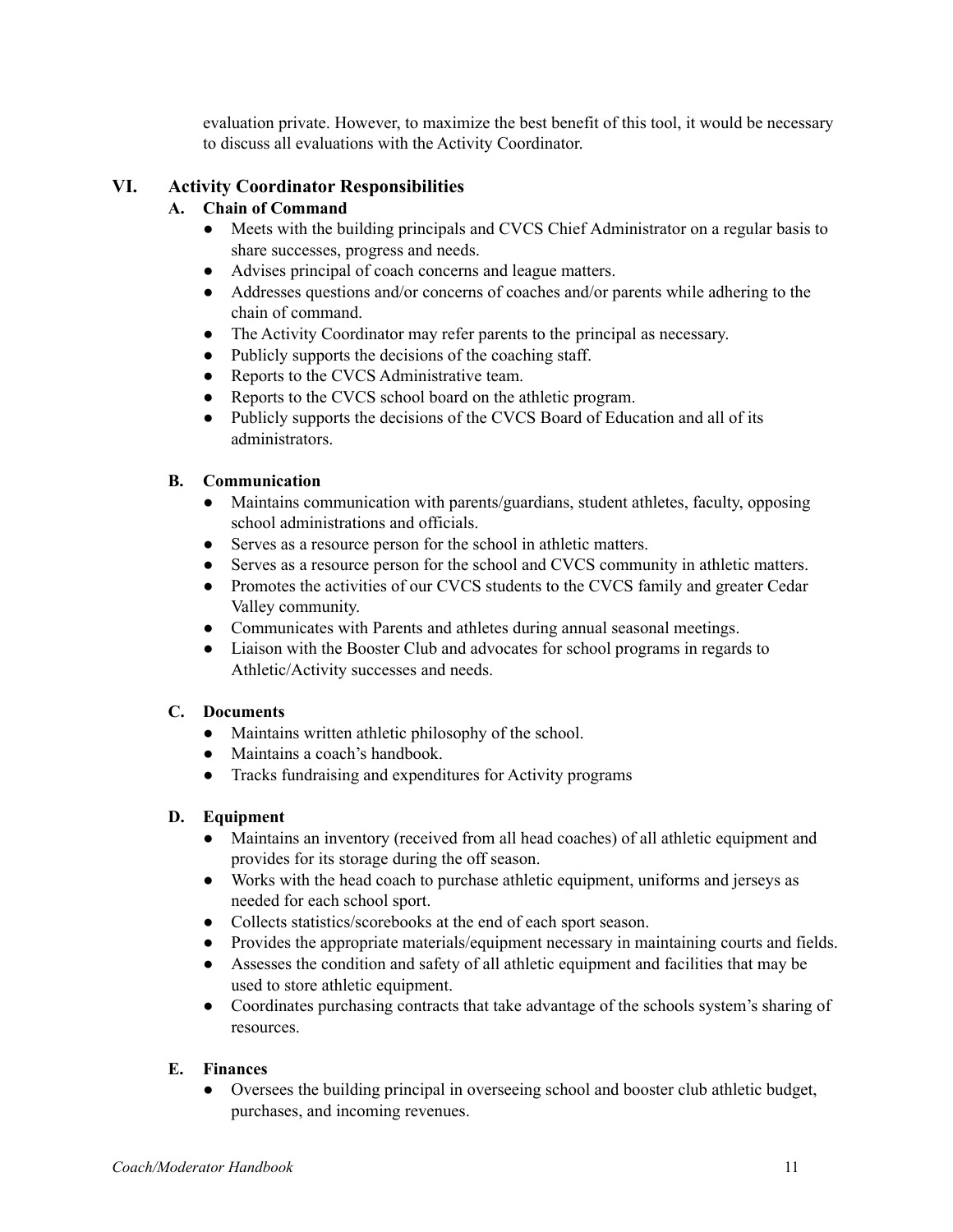- Ensures the proper management of school athletic budget, purchases and incoming revenues.
- Facilitates CVCS payment process for Contest Officials.
- Communicates budgets, fundraising and expenditures with Head Coaches.
- Works with the Booster Club on Athletic purchases; Liaison between Booster Club and CVCS Administration and Board when needed

# **F. Meetings**

- Attends league Activities Directors meetings as scheduled.
- Attends booster club meetings.
- Meets with the coaching staffs of the individual sports prior to the start and at the conclusion of their seasons.
- Attends CVCS Board of Education meetings.
- Meets with the entire CVCS staff of coaches to review changes in policies and/or procedures and to determine needs for the coming year.
- Attends State and District Athletic Director Meetings as necessary to facilitate growth, knowledge and opportunity.

# **G. Personnel**

- Follows CVCS hiring procedures while filling coaching vacancies for the various school sports.
- Evaluates the athletic program and the athletic staff as necessary.
- Arranges for Admissions volunteers
- Assigns each program dates to provide workers for the Concession Stands
- Responsible for communicating information and distributing resources to the coaching staff.
- Provides recognition for coaches and volunteers.
- Initiates the hiring process for coaching vacancies for the various school sports.
- Responsible for communicating information and distributing resources to building principals.

# **H. Rule and Policy Enforcement**

- Is familiar with CVCS policies and procedures and strictly follows them.
- Monitors the enforcement of school, league, state, and activities department policies and rules.
- Assists coaches in forming in-season and off-season Strength and Conditioning training.
- Monitors academic eligibility of student-athletes (high school only).

# **I. Scheduling**

- Schedules athletic events for the upcoming seasons for Varsity, non-varsity and junior high teams following State of Iowa and Conference guidelines.
- Ensures that schedules do not conflict with policies set forth by the CVCS Board of Education.
- Schedules referees/officials for each home game through a coordinator.
- Coordinates practice schedules.
- Schedules the appropriate gym/field/court use with the appropriate person/committee.
- Approves all CVCS athletic schedules.
- Arranges CVCS facility schedules so that the system is getting the best use of its facilities.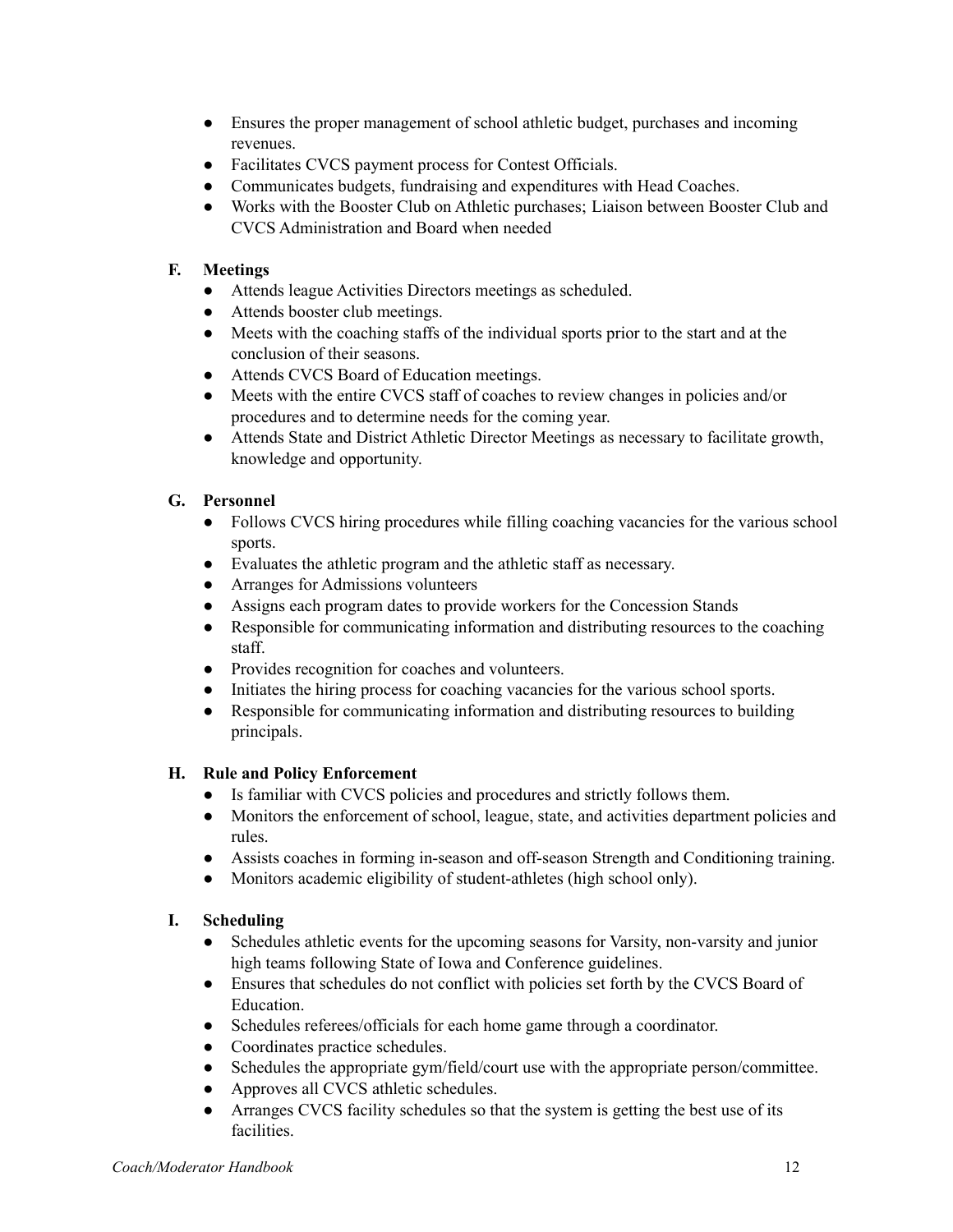● When necessary, works with groups seeking to rent Columbus/BMAP athletic facilities.

### **J. Specific Tasks**

- Helps prepare facilities for scheduled events.
- Secures student releases from class as needed.

### **K. Supervision**

- Supervises Home athletic events as scheduled.
- Schedules Supervision among Campus Administrators as necessary.
- Provides Supervision Checklists for On-duty supervisor(s) and trains Supervisors as necessary. Supervision checklists include instructions for before games, during games, and after games as well as procedure for Officials and visiting teams.
- Oversees the scheduling of activity banquets.
- Works with Coaches to schedule summer camps or clinics.

### **L. Teams and Sports**

- Organizes and promotes school athletic teams.
- Determines the number of teams necessary, and their composition, in such a manner as to carry out the philosophy of the CVCS Activities department.
- Promotes the CVCS athletic mission and philosophy by encouraging student participation in multiple sports.
- Examines numbers of athletes in each sport to determine the appropriate number of teams/coaches needed to follow the CVCS athletic philosophies.

#### **M. Evaluations**

To become more effective as a coach, one needs to reflect on a past athletic season or seasons. Evaluations, whether done by the coach and/or the  $6<sup>th</sup>$ -12<sup>th</sup> Activity Coordinator, can help determine the coach's strengths and weaknesses. This can be a starting point for growth as a coach and as a tool for improvement. The coach and  $6<sup>th</sup>$ -12<sup>th</sup> Activity Coordinator should keep this evaluation private. However, to maximize the best benefit of this tool, it would be necessary to discuss all evaluations with the  $6<sup>th</sup>$ -12<sup>th</sup> Activity Coordinator.

# **VII. Policies & Procedures: Information for Coaches**

All coaches/moderators are immediately responsible to the Activity Coordinator. Coaches will promote exploration of various activities, rather than specialization.

The schools need to ensure that coaches possess the qualifications necessary to ensure the safety of the athletes and improve the overall quality of the interscholastic program. These guidelines are equivalent to those for teachers and other staff members of the schools (non-professional certification). Individuals who have already met equivalent guidelines are exempt from taking additional courses.

# **A. New Coach/Moderator Checklist**

All documentation needs to be turned into the CVCS Central Office prior to any coach/moderator taking the field/court/stage with their teams. This documentation includes the following:

❏ Application, Resume, and/or Letter of Interest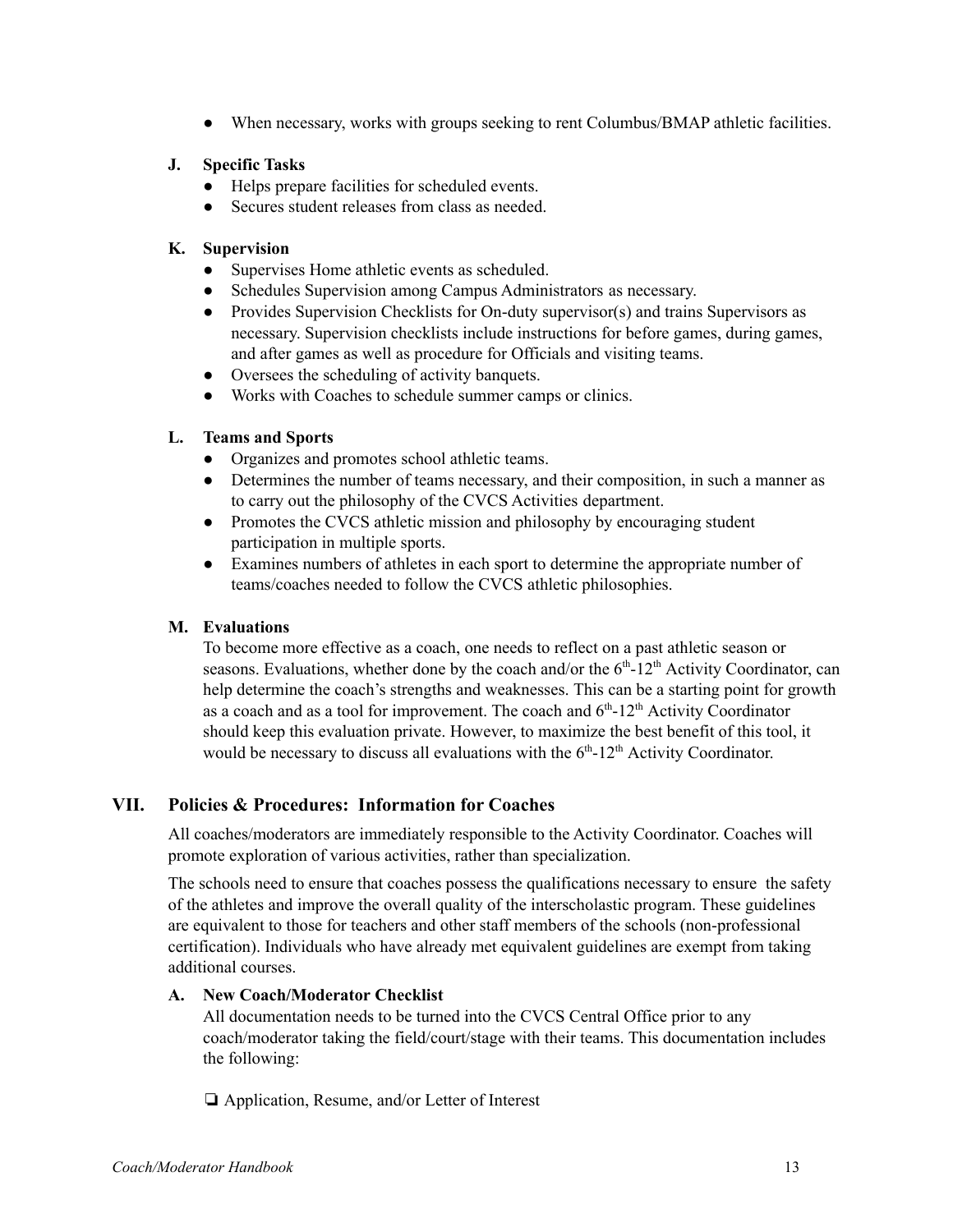- ❏ Contract or Annual Position Letter
- ❏ Annual Contract or General Acknowledgment Form
- ❏ Emergency Contact Information Form
- ❏ Iowa DHS Authorization for Release of Child/Dep Adult Abuse (Background Check)
- ❏ CMG Safe Environment Training Date Must be completed within 5 days of employment
- ❏ Request for Registry Information Iowa Department of Public Safety
- ❏ Federal & State W4 Forms
- ❏ Employment Eligibility Verification Form (I9) Please make sure you bring two forms of identification. A list of acceptable documents is attached to this form.
- ❏ Direct Deposit Authorization Form Need voided check
- ❏ Social Media Best Practices
- ❏ Staff Use of Internet & Social Networking Form
- ❏ Trainings & Mandatory Paperwork Concussion, Coaching License, Mandatory Reporter
- ❏ Current Year Academic Calendar
- ❏ Polo Shirt Order Form

#### **B. New Volunteer Coach/Moderator Forms Checklist**

- ❏ Volunteer Application
- ❏ General Acknowledgment Form
- ❏ Coach Emergency Contact Information Form
- ❏ Background Check Archdiocese of Dubuque
- ❏ Safe Environment Training Certification Must be completed within 5 days of employment
- ❏ Internet & Social Networking Form
- ❏ Iowa Coaching Authorization
- ❏ Mandatory Reporter
- ❏ Concussion In Sports

#### **C. Compensation for Coaches/Moderators**

*According to CVCS Administrative policy:*

- Coaches/Moderators may work on a paid or volunteer basis.
- Paid coaches/moderators must be under official CVCS contract to receive compensation for their services.
- Volunteer coaches/moderators must submit all volunteer paperwork approved before any coaching can take place.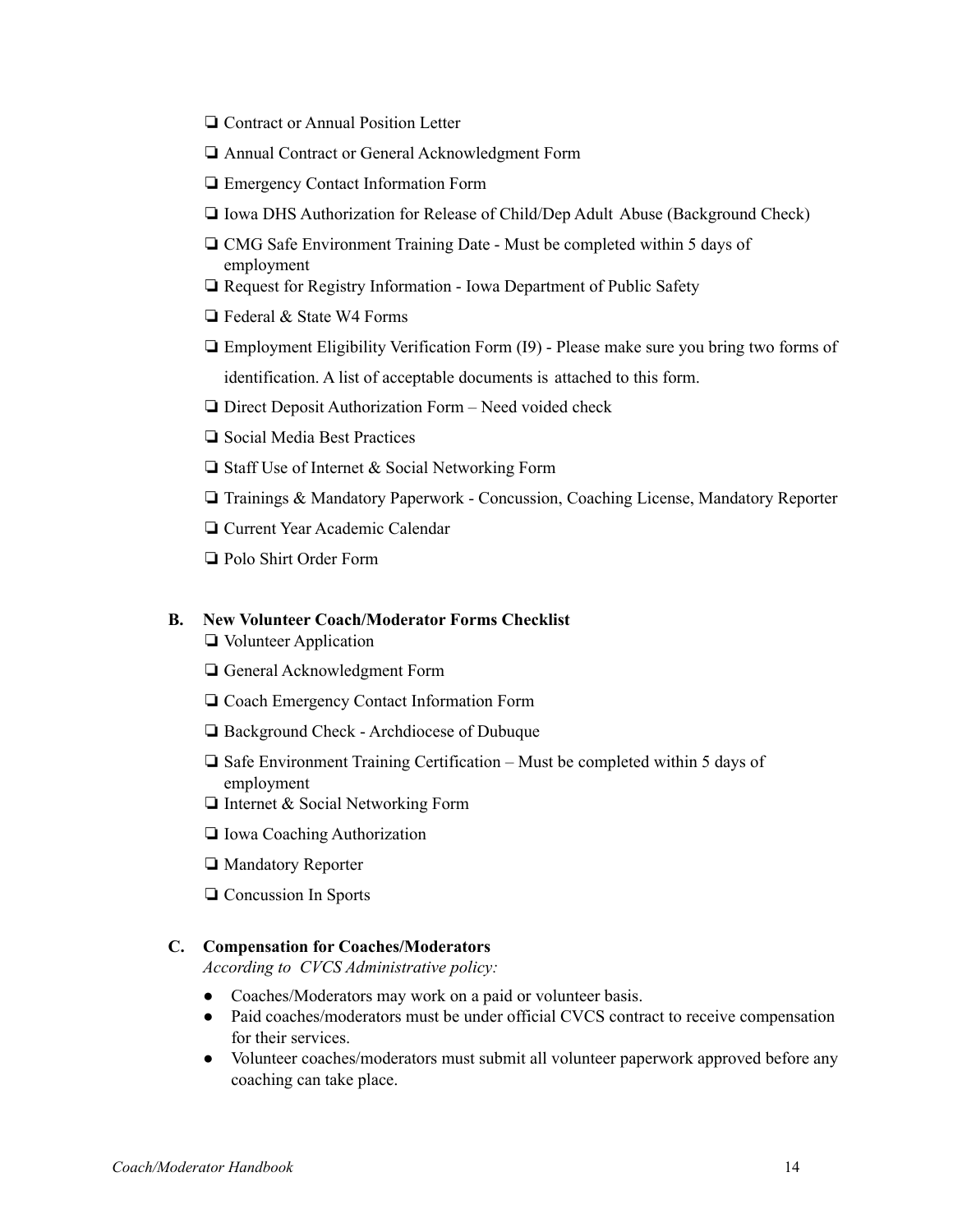- All compensation to coaches/moderators will be distributed through the CVCS Central Office (no cash payments, gift or SCRIP certificates, or other forms of payment) are acceptable.
- All coaches/moderators, regardless of their pay status, are accountable to the policies and procedures of the CVCS Administration and their designees.

# **D. Searching for New Coaches/Moderators**

*According to CVCS Administrative policy:*

- All coaching/moderator openings (paid or volunteer) will be reported to the Activity Coordinator immediately upon knowledge of the opening.
- All coaching changes (paid or volunteer) will be reported to the Activity Coordinator immediately upon knowledge of the change.
- The Activity Coordinator will initiate and assist the high school head coach in the search for new middle school level coaches.
- All advertisements for coaching positions will be initiated by the CVCS Central Office.
- The position must be advertised internally for five working days prior to external publication of the opening.
- All qualified internal candidates must be considered before the position can be listed in an external publication.
- All applicants must have submitted a letter of application and/or resume to the CVCS Central Office prior to being interviewed.

### **E. Practice & Game Schedules**

Athletic teams will not schedule games and practices on the following days:

- Thanksgiving
- Christmas Eve, after 3 p.m.
- Christmas
- Holy Thursday, after 5 p.m.
- Good Friday
- Easter

#### **Wednesday/Sunday Policy:**

*According to CVCS Administrative policy:*

No CVCS events (games or practices) will take place:

- After 6:00 p.m. on Wednesday evenings (fall and spring seasons)
- After 6:30 p.m. on Wednesday evenings (winter season)
- Before 1:00 p.m. on Sundays (fall, winter and spring sessions)
- These times refer to the time when athletes can arrive on CVCS grounds. Any warm-up/set-up will start at the allowed time. Actual game times will have to be adjusted accordingly.
- If traveling for a game, the above times refer to the time the athletes leave CVCS facilities or return home. The starting and ending times of the event will need to allow time for the team members to travel to and from the event by the listed time.

"On Wednesday nights, all sporting and extracurricular activities shall end at 5:45 P.M., with all students being off campus not later than 6:00 P.M. Winter sports events and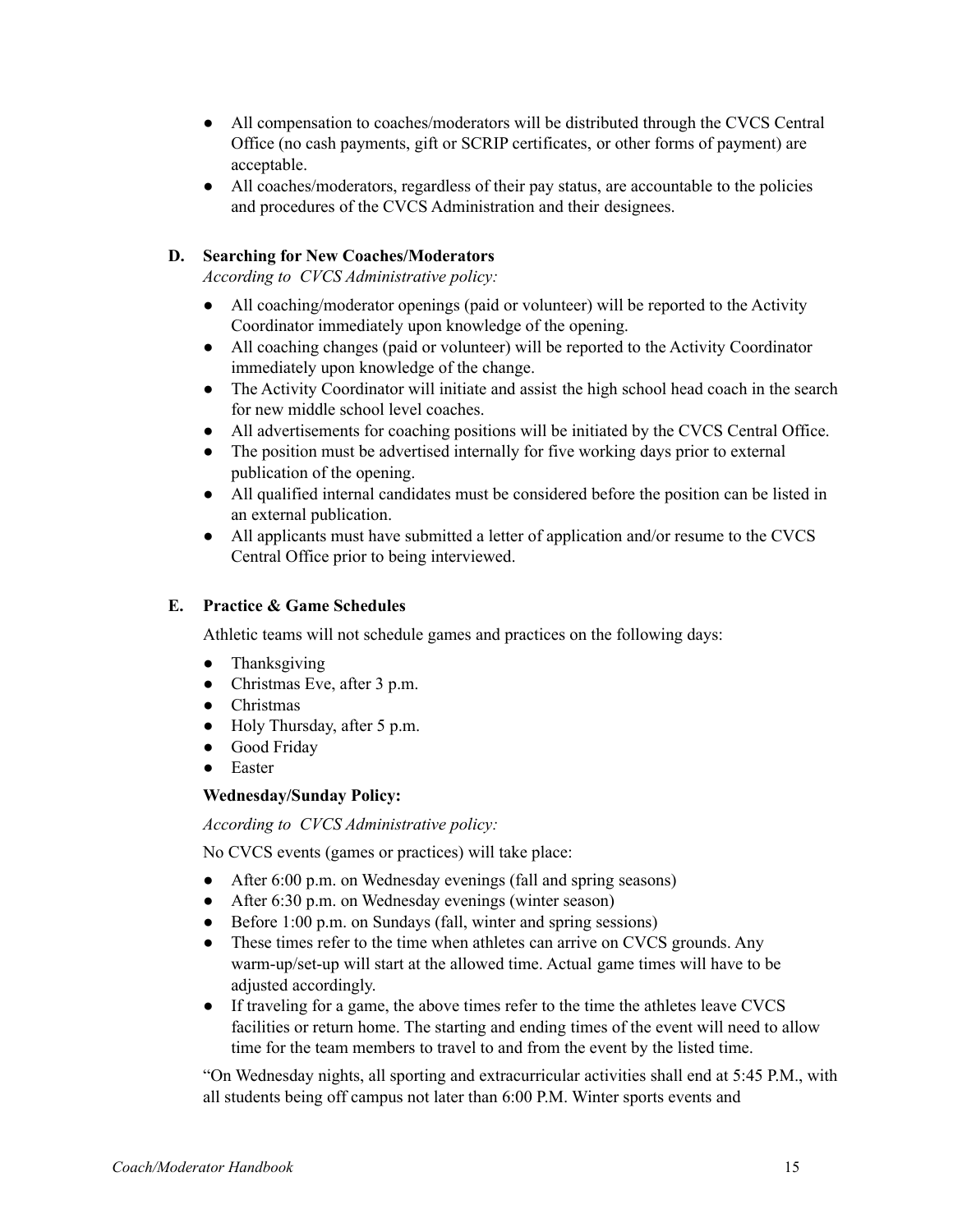extracurricular activities will receive a half-hour extension with practices, etc. ending at 6:15 P.M. with everyone off campus by 6:30 P.M."

"Also, to respect the importance of Sunday liturgy, no Sunday rehearsals, practices, or events shall begin before 1 P.M."

#### **Middle School Level practices and events:**

- Middle level programs should not practice or play more than five times per week.
- Master schedules will reflect an average of no more than two games per week.

#### **Middle School and High School:**

○ Teams are allowed to practice during Christmas and spring breaks (with administrative approval of the schedule prior to the season). High school teams will also follow Conference guidelines in regards to practices over Christmas break.

#### **F. Transportation**

*As per Diocese policy:*

- The CVCS activity department will distribute transportation schedules to the head coach before the first game of each season.
- Outside the regular season of any sport, a coach or sponsor must fill out a field trip permission form to transport students with school transportation.
- When a field trip permission form is used for an event, each student being transported must also turn in the appropriate permission form.
- Overnight field trip forms will be used in the event that athletic teams stay overnight for an athletic event. If a team is taking a trip out of State, the team must complete the CVCS out of State Field Trip process.
- No middle level teams will travel overnight for a school-sponsored athletic event.
- If school transportation is used to transport athletes to an event, the coach is responsible to ensure the safe return of each athlete in his/her care.
- Under no circumstances is an athlete allowed to travel with anyone other than their parent or guardian unless it has been documented and approved by the coach. If an athlete is not traveling with the team, he/she may travel with another parent/guardian if the school and coach have received written permission of the parent. For a student-athlete to travel with a 19+ year old sibling home from a contest, the parent must provide written permission.
- Coaches are responsible for the safety and cleanliness of all CVCS property being used to transport their respective teams.

#### **G. Inclement Weather**

*As per CVCS Board of Education policy:*

● "In the event that school is closed, or dismissed early due to inclement weather (extreme heat and humidity or cold, ice, snow) all school activities are automatically cancelled. This includes all curricular and co-curricular activities."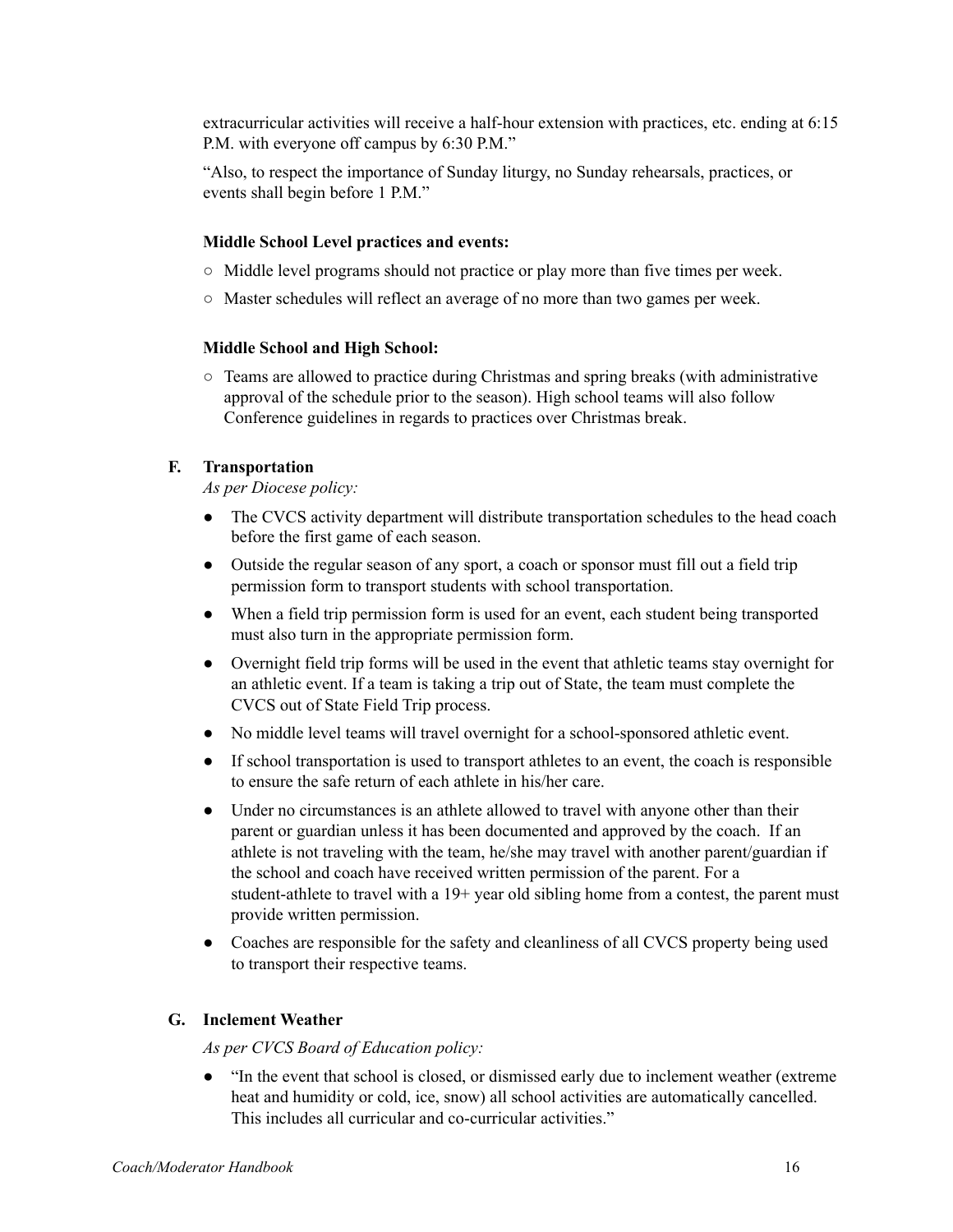• Requests for exceptions shall be made to the  $6<sup>th</sup>$ -12<sup>th</sup> Activity Coordinator who will confer with the building principal.

# **H. Purchase Orders**

A purchase order is used when ordering products from vendors. **It is required that a purchase order be completely approved before you place the order.**

- 1. Determine the need to purchase in advance of when you need something.
- 2. Do some reasonable research (at least 2 price quotes) to find a product that fits your needs at the best possible price.
- 3. Secure a **Purchase Order** from the activity department administrative assistant.
- 4. Fill out all sections of this form completely. Be specific when entering addresses, phone numbers, quantities, descriptions and prices. The requisition form must go from the coach to the Activity Coordinator.
- 5. If the Activity Coordinator determines the item(s) are needed and money is in the budget, he/she will sign it and turn it over to the building principal for signature. The principal will also look at the need and budget factors and either reject or approve it. Once the purchase order has all needed signatures, the head coach will receive a copy. All orders will be submitted to the vendor by the activities department.
- 6. Following any other procedure will put you at risk to be financially responsible for items improperly ordered.

# **I. Open Gym**

# *IHSAA and IGHSAU policy covering open gym*:

"A member or associate member school may open its gym or athletic facilities for the purpose of making recreational activities available for all students or the community. When students are participating in open-gym in the hours immediately before or after school, school personnel shall be assigned to supervise."

"Open gyms are subject to the following restrictions:

- 1. The supervisor shall not engage in any type of coaching nor participate during supervision.
- 2. Attendance by students is voluntary.
- 3. Volunteer or paid coaches may not directly or indirectly require the attendance of students or require the performance of activities by students prior to the legal practice period for that coach's sport.
- 4. Open gym shall not be called or posted for specific sports.
- 5. An open gym notice shall be posted on the general student information bulletin board and shall be signed or initialed by a school administrator other than the coach supervising the open gym.

"Penalty: A school whose volunteer or compensated coaching personnel violate this rule is ineligible to participate in a governing organization-sponsored event in that sport for one year with the violator(s) coaching."

**CVCS Open Gym Procedure** –all open gym times must be cleared and scheduled through the Activities Department.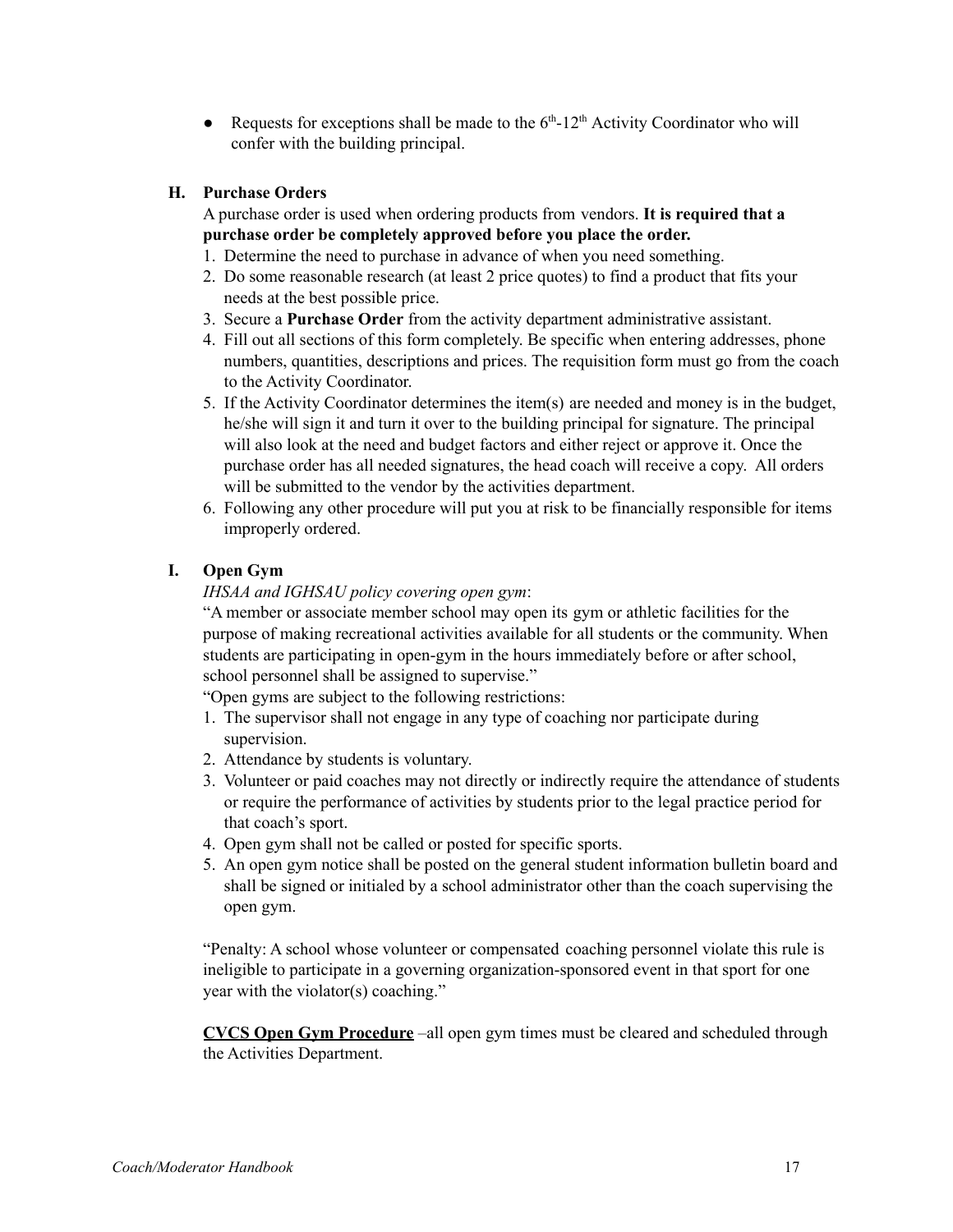# **J. Fundraisers**

Effective communication and coordination in fundraising is vital to this school's system. We need to be very careful not to conflict with other departments when we raise funds. The following are policies and procedures that will help us avoid conflict.

- Permission to hold an event Each school must obtain approval from their activities department to pursue any team/activity fundraising. This request will also need approval from the school's Principal in coordination with the CVCS Advancement Director to avoid overlapping of fundraisers.
- Written applications to conduct fundraisers need to be turned in yearly to the Activities Coordinator prior to the fundraiser, and will be reviewed by the AC, principal, and Advancement Director
- Each activity will be allowed to pursue one fundraiser other than their camp.
- Examples of fundraisers: selling items or 'saver' cards, lift-a-thon, free throw shooting for donations. This is not an all-inclusive list. These are examples.
- Examples that are not considered 'fundraisers' requiring written permission: Camps, rebates from online stores, Pizza Ranch nights.
- If a team is seeking to sell Advertising banners that request and list of potential buyers must be approved by the Advancement Director.
- **If you have questions about your potential fundraiser, talk to the Activities Coordinator immediately.**
- You must have a **WHY** for your fundraiser

# **K. Building Keys Procedure**

The following procedures will be followed strictly in regard to distribution and return of keys.

All key requests must be submitted to the activities department.

- 1. Any keys that are issued to an individual are the responsibility of that coach. It is not acceptable to share the keys with other coaches, parents, or students. If the specific keys that were issued are not present when the coach turns in the set, the coach will be charged.
- 2. At the end of each sports season, all keys will be returned to the activities department.
- 3. If it is discovered that any coach has given their keys to a student or a person not employed by CVCS, this could result in grounds for termination.
- 4. Doors are not left propped open for teams or students. Failure to help maintain a secure building will result in negative consequences for the Coaches/coaches involved.

# **L. Reporting to Media & State (specific to HS coaches)**

There are several media agencies that need to be informed of results, honors, and any other newsworthy information. Coaches need to make sure that reporting this information is happening.

The following are media agencies that should be notified after each event. Although the visiting team is not supposed to be responsible for reporting scores, many home teams are not doing it either. If the opposing home team does report the scores, they will not likely send it to all of the media that we need to reach.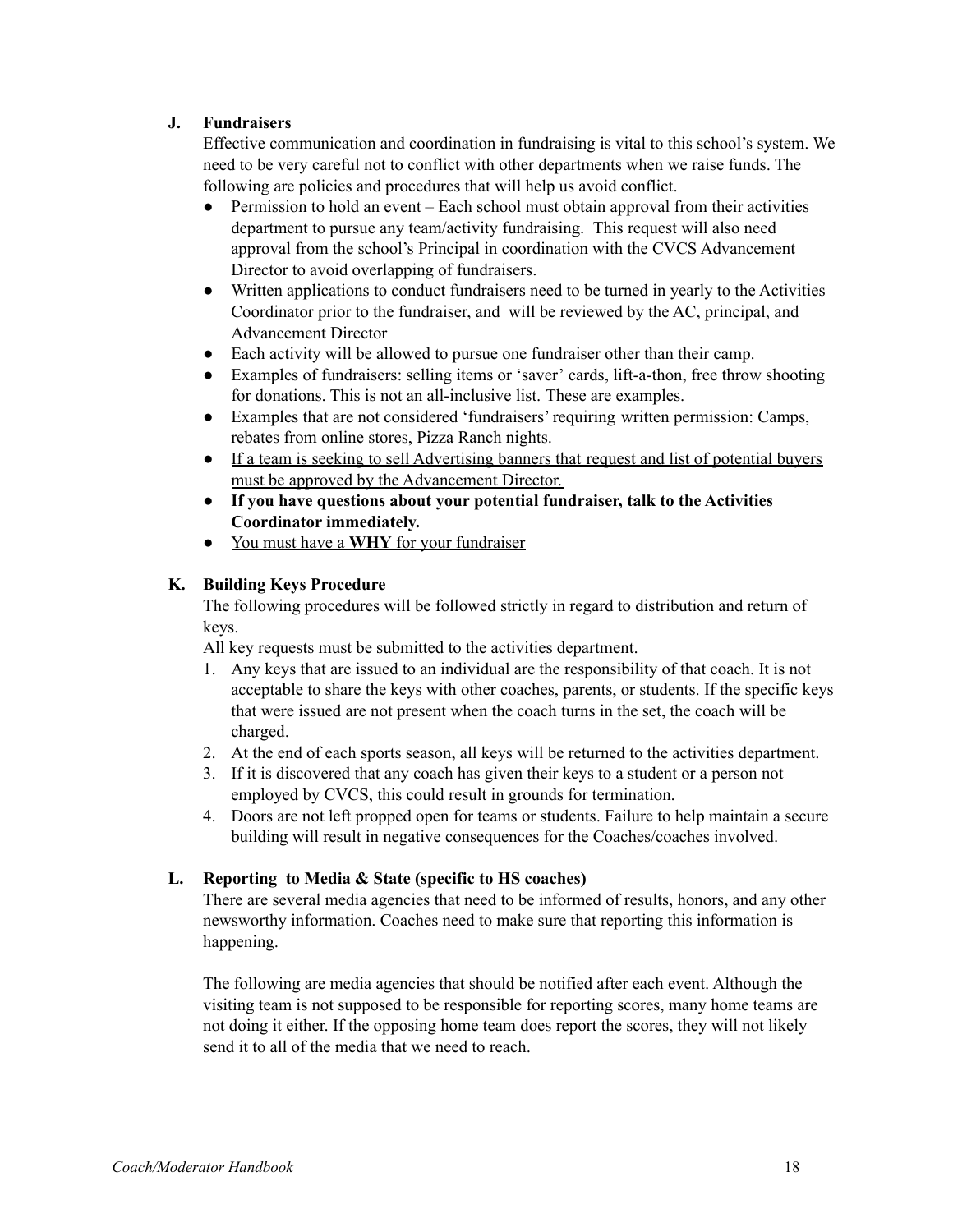Local Media – These news agencies should be contacted for all events:

| KWWL TV                      | 319-291-1290 |                          |
|------------------------------|--------------|--------------------------|
| Waterloo/Cedar Falls Courier | 319-291-1411 | newsroom@wcfcourier.com  |
| <b>KCNZ</b> Radio            | 319-277-1918 | scottfenzloff@kcnzam.com |
|                              | 800-913-9479 | www.kcnzam.com           |

This contact information should be used for special interest stories:

KWWL Athlete of the Week: http://www.kwwl.com/Global/story.asp?S=972177&nav=1LF9BmUi

# **Varsity Head Coach or his/her designee must complete IHSAA or IGHSAU statistical reporting requirements as required for the individual sport.**

### **M. Publication Approval**

All publications (letters, memos, brochures, calendars, etc.) require prior review and approval by the Activity Coordinator and/or building principal.

### **N. Game Day Dress Code**

Athletic team dress on Game Day must be approved by the Activity Coordinator and the building principal.

### **O. Academic Achievement Awards**

It is the responsibility of the coach to nominate deserving athletes and teams for league, district, and **state academic achievement awards**. Copies of the requirements and nomination forms can be found on the IHSAA and IGHSAU websites. In some cases, it is the state coaches association for that sport that gives the awards. Check their website to find the materials needed. Rosters should be taken to the counselor's office to determine if the team and/or any individuals qualify. This is High School level only.

# **P. Columbus Athletic Department Awards**

The Columbus Coaching Staff will present several Department awards annually at the Spring Senior Awards Assembly. Awards that will be voted on by the Coaching staff will include the:

- ★ Male Most Valuable Athlete
- $\bigstar$  Female Most Valuable Athlete
- ★ Male Marine Corps Distinguished Athlete Award,
- ★ Female The Marine Corps Distinguished Athlete Award
- ★ The Bernie Saggau Award

To be eligible for nomination and voted on for these awards, the graduating Senior must be in good standing with the school (academically and behaviorally) and have participated in at least two (2) sports during their Senior year. Nomination, discussion and voting will take place at the annual Spring Coaches Meeting in April.

# **Q. Player/Parent Concerns**

In the event a player or parent has a concern, the following model will be followed (appropriate chain of command):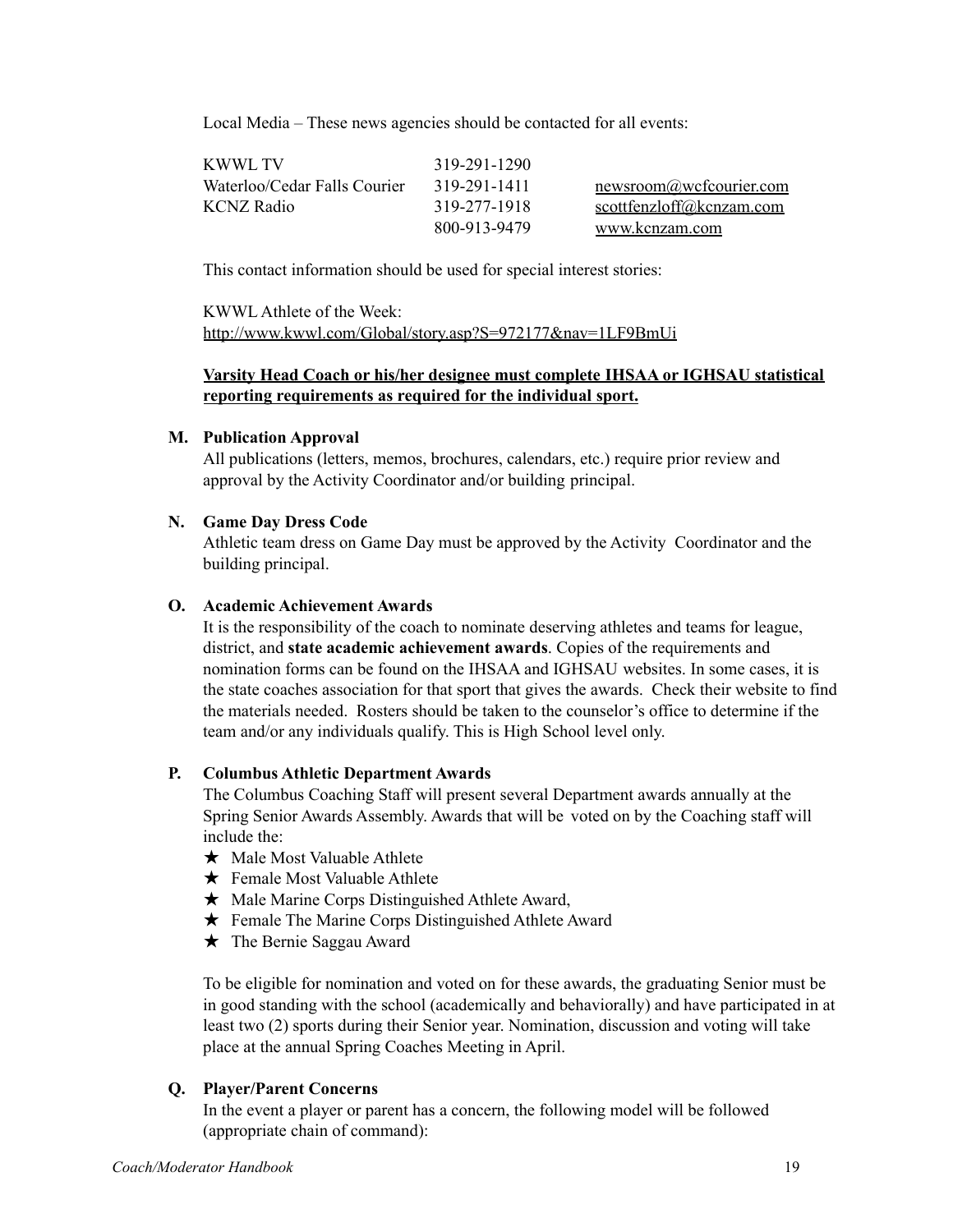- 1. Meeting with player and coach
- 2. Meeting with player/parent and coach
- 3. Meeting with player/parent/coach with Activity Coordinator
- 4. Meeting with player/parent//coach/AD and Principal
- 5. Meeting with player/parent/coach/AD/Principal and Chief Administrator
- 6. Meeting with player/parent/coach/AD/Principal/Chief Administrator and CVCS Board of Education

These meetings are to be set up in advance. Meetings cannot be before or after practices or games.

### **R. Multi-sport and Dual Sport Athletes:**

Multi-sport participation by students is an important component of the Columbus athletic program. Students benefit by participating in multiple sports, not just specializing, and Columbus' programs are strengthened by greater numbers of students participating.

We have clarified through a process and review of when it is doable for our students to participate in more than one sport at the same time. For discussion purposes, this is being referred to as being a 'dual sport' athlete because you have 2 sports going on at the same time during that Sports season.

An example of a multi-sport athlete is someone that plays Volleyball and Basketball. An example of a dual sport athlete is someone doing girl's tennis and girl's soccer during the Spring Sports season.

**At the present time if a student makes a request to the coach to try to participate in 2 sports during one season, we will continue to follow the process of evaluating the Season double spot requests in order to determine whether it is possible**. **Athletes should notify their potential coaches before the season if they are seeking to Dual Sport.**

Items that will be looked at in arriving at a decision:

- ❏ Coach's input
- ❏ Physical demands of practices and games
- ❏ Conflicts that the schedules present
- ❏ Impact on building a team and team unity since a player would be missing practice or playing time that would impact other players' playing time and attitudes in a potentially negative way.

**Participating in 2 sports in the same season will not always be doable.** Sometimes the conflicts during the practice and performance times are too great to be fair to both sports and sometimes the physical impact on the body and the training necessary to improve in the sports will play a large role in the decision.

If coaches do not agree on the situation, a discussion will take place with the Activities Coordinator to determine the best option for the student and team.

This is a separate category than the student that is finishing one season's sport while beginning another season's sport. In those cases, there may be situations where it is very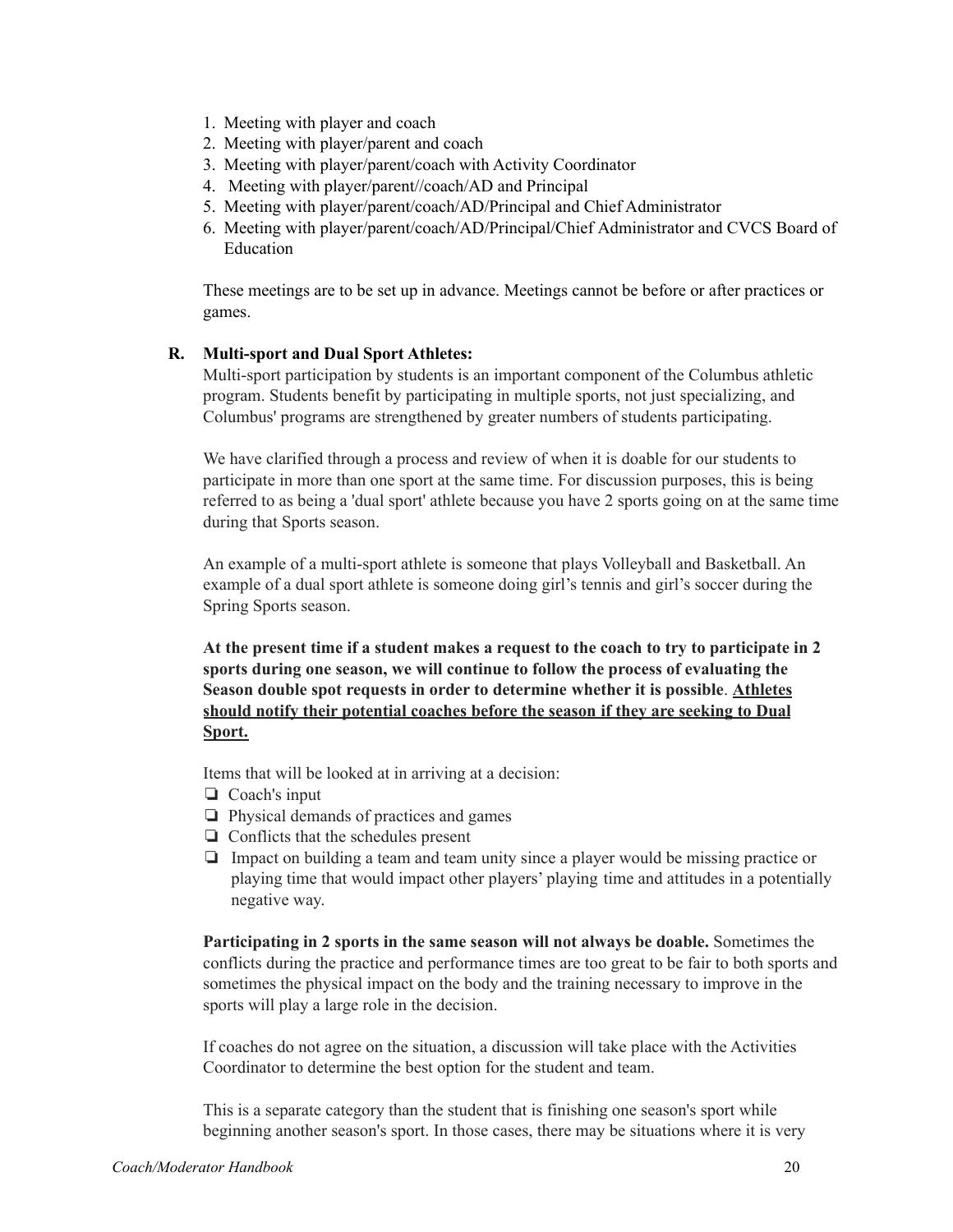doable for a student to go from one team's practice to the other team's practice. The in-season sports competitions would obviously take precedence over the beginning season's practices. The needs of post-season preparation could potentially impact the 'beginning' season's practice abilities as well. Depending on the logistics, physical demands and any other constraints involved a student may or may not be able to compete in 2 different competitions on the same day.

### **S. State Tournament Shirts/Apparel:**

- 1. State Tournament shirts will be produced and sold by the Columbus Booster Club. Coaches/teams will not go out and acquire their own shirts.
- 2. Coaches or their parent representative will work with the Booster Club representative on the process and the desired products.
- 3. Coaches/parent representative will communicate their design desires, if they choose to, or they can choose to let the Booster Club design it.
- 4. **Coaches/parent representative would communicate their desired color (from the approved options: any shade of black, grey, white or green). Booster Club would confirm the selected color is available and proceed with the Team's desired color. If there are questions on color, they can be sent to Administration. Administration would make final approval on shirt color.**
- 5. Coaches/parent representative will communicate the desire for wording on the front and back of the shirt. If there is a roster or list of team members or qualifiers, the coach/parent representative will determine the order/look of the roster/list.
- 6. If there is any reason the requested design/style cannot be done, the Booster Club needs to communicate that to the coach/parent representative .
- 7. **Administration/coaches will review proper spelling of names.**
- 8. **Administration will provide a final approval of the shirts/products.**

Please also keep in mind that some sports have a very quick turnaround time from "qualifying for State" to the "1st round of State". This means that the process will move quickly in order to have the shirts/products available by the State Tournament games.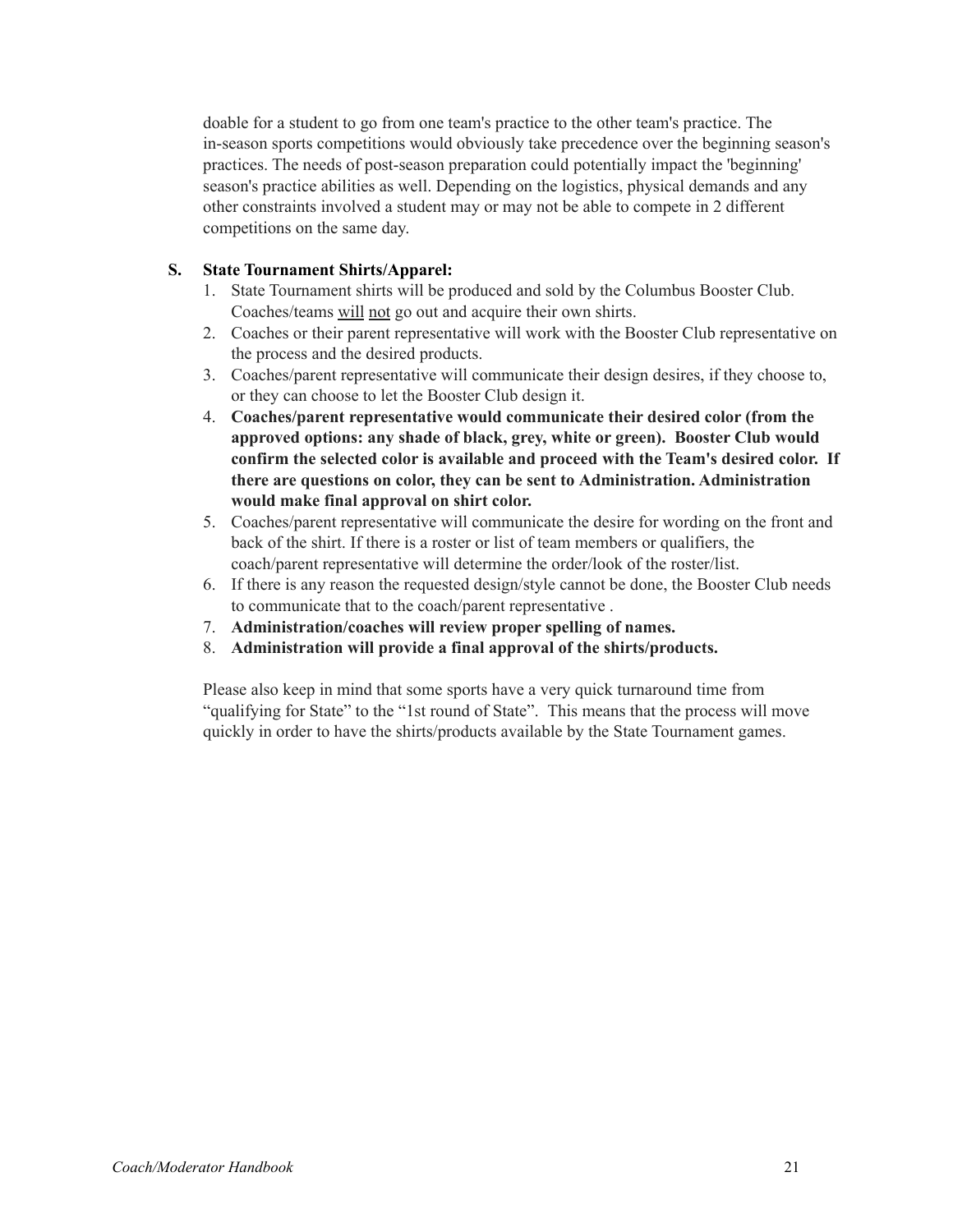| <b>Columbus/BMAP Championship Culture &amp; MVP Process</b>                       |                                                                                                                                                                                                                                                                                                                                                                                                                                                                                                                                              |  |
|-----------------------------------------------------------------------------------|----------------------------------------------------------------------------------------------------------------------------------------------------------------------------------------------------------------------------------------------------------------------------------------------------------------------------------------------------------------------------------------------------------------------------------------------------------------------------------------------------------------------------------------------|--|
| <b>MISSION</b>                                                                    | Empowering Students to achieve Success as selfless<br>competitors in the present and in the future                                                                                                                                                                                                                                                                                                                                                                                                                                           |  |
| <b>MOTTO</b>                                                                      | Excellence Every Day in Every Way                                                                                                                                                                                                                                                                                                                                                                                                                                                                                                            |  |
| <b>ATHLETIC DEPARTMENT VISION</b>                                                 | Students achieving success in competition and in the<br>classroom while serving our internal and external<br>communities.                                                                                                                                                                                                                                                                                                                                                                                                                    |  |
|                                                                                   | * Activity groups with a Minimal 3.0 GPA per<br>group;                                                                                                                                                                                                                                                                                                                                                                                                                                                                                       |  |
|                                                                                   | * Support and develop multi-activity students with a<br>participation average of 2.0 school activities per<br>student;                                                                                                                                                                                                                                                                                                                                                                                                                       |  |
|                                                                                   | * Internal Service: high school activity groups<br>connected to our youth programs and Moderators<br>and students supporting other Activities by attending<br>other events in the school;                                                                                                                                                                                                                                                                                                                                                    |  |
|                                                                                   | * External Service: Practicing Service for our<br>Community and School;                                                                                                                                                                                                                                                                                                                                                                                                                                                                      |  |
|                                                                                   | * Success in Performances: Preparing and executing<br>successful performances that demonstrate pride,<br>preparation and commitment.                                                                                                                                                                                                                                                                                                                                                                                                         |  |
| <b>CORE</b><br><b>PRINCIPLES</b>                                                  | Selfless: We Believe in others and ACT for<br>others                                                                                                                                                                                                                                                                                                                                                                                                                                                                                         |  |
| (Specific sports will also be defining what this looks like in<br>their Activity) | Persevere: We Do Not Stop when the Seas are<br><b>Rough and Choppy</b>                                                                                                                                                                                                                                                                                                                                                                                                                                                                       |  |
|                                                                                   | Relentless: We Outwork, Outsmart and Outlast<br>the Competition                                                                                                                                                                                                                                                                                                                                                                                                                                                                              |  |
|                                                                                   | Integrity: We Do what is right ALL the TIME                                                                                                                                                                                                                                                                                                                                                                                                                                                                                                  |  |
|                                                                                   | <b>Discipline: Discipline comes from within and</b><br>leads to true FREEDOM                                                                                                                                                                                                                                                                                                                                                                                                                                                                 |  |
|                                                                                   | Enthusiasm: Our Enthusiasm will BURN<br>Brightly in all that we do                                                                                                                                                                                                                                                                                                                                                                                                                                                                           |  |
| <b>THE Sailor CREED</b>                                                           | WE are SAILORS! Our Daily Actions will empower us to<br>achieve success now and in the future. We will compete in all<br>facets of our preparation and execution with Selfless PRIDE. We<br>will be Selfless in all we do; we will Persevere in the face of<br>adversity; we will be Relentless in our commitment to preparation<br>and execution; our actions will demonstrate Integrity in all we do;<br>we will live with Discipline, and our Enthusiasm will be<br>unmatched by others. By our words and actions, WE will be<br>SAILORS! |  |